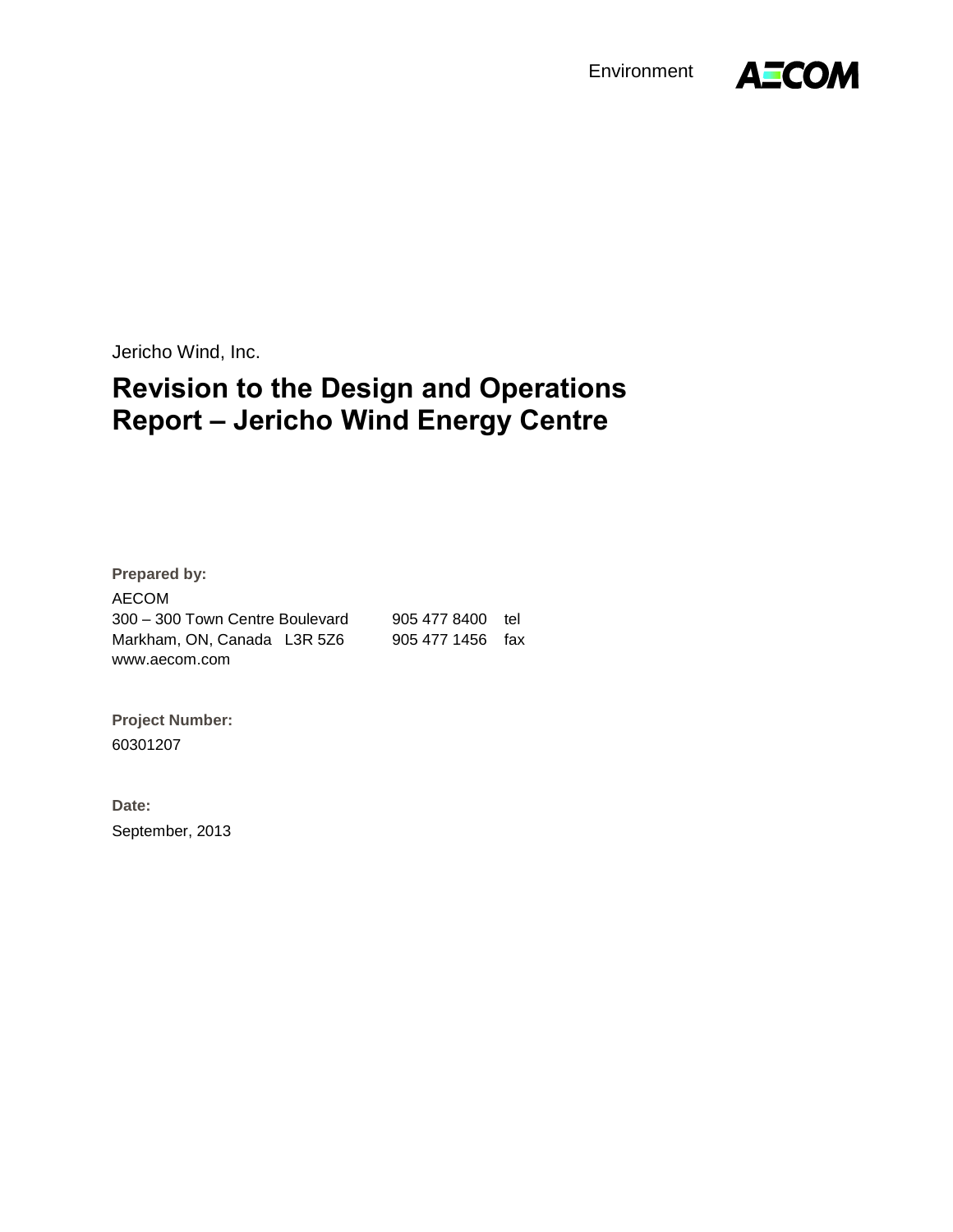page

# **Table of Contents**

| 1. |  |  |
|----|--|--|
|    |  |  |
| 2. |  |  |
| 3. |  |  |
| 4. |  |  |

# **List of Figures**

|--|--|--|

# **List of Tables**

# **List of Appendices**

| Appendix A. | <b>Project Modifications</b>                                  |
|-------------|---------------------------------------------------------------|
| Appendix B. | Revised Figures for the Design and Operations Report          |
| Appendix C. | <b>Revised Noise Assessment Report</b>                        |
| Appendix D. | <b>Revised Site Plan</b>                                      |
| Appendix E. | Memo Update to the Parcel Boundary Setback Reduction Analysis |

# **Glossary of Terms**

- EIS .............................Environmental Impact Study
- MNR...........................Ontario Ministry of Natural Resources
- NextEra ......................NextEra Energy Canada, ULC
- NHA ...........................Natural Heritage Assessment
- The Project.................Jericho Wind Energy Centre
- REA............................Renewable Energy Approval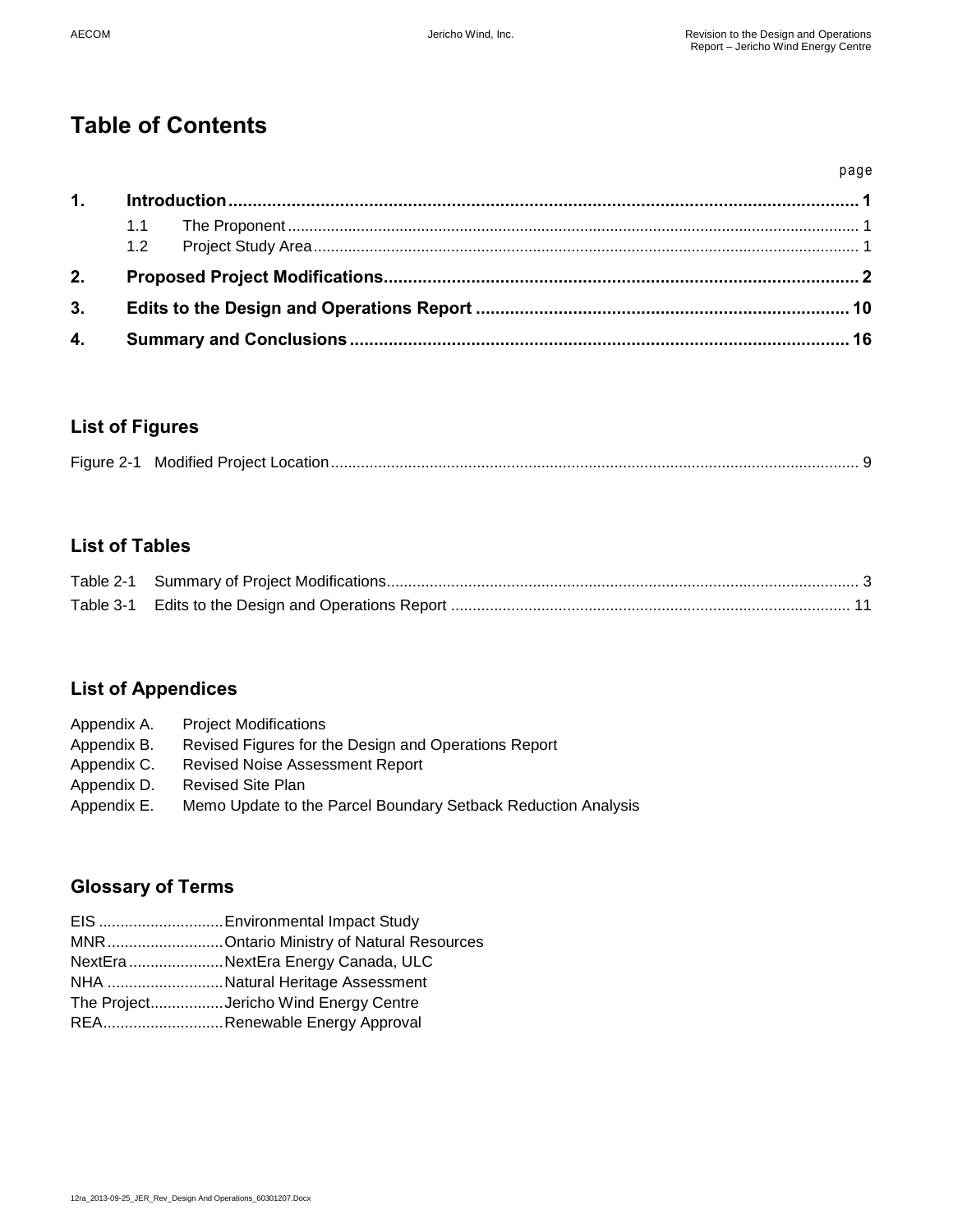# <span id="page-2-0"></span>**1. Introduction**

Jericho Wind, Inc. (Jericho) is proposing to construct a wind energy project in the Municipality of Lambton Shores and the Township of Warwick, in Lambton County, Ontario and in the Municipality of North Middlesex, in Middlesex County, Ontario. The following sections of this Renewable Energy Approval (REA) Revision Report describe the proposed modifications to this Project and resulting updates to the Design and Operations Report.

# <span id="page-2-1"></span>**1.1 The Proponent**

The Project will be owned and operated by Jericho, a wholly owned subsidiary of NextEra Energy Canada, ULC (NextEra). NextEra's indirect parent company is NextEra Energy Resources, LLC. The proponent has not changed from the initial REA submission.

The primary contacts for the Project are as follows:

| <b>Project Proponent</b>                                                                                                           | <b>Project Consultant</b>                                                                                   |
|------------------------------------------------------------------------------------------------------------------------------------|-------------------------------------------------------------------------------------------------------------|
| Ross D. Groffman<br>Director, Development<br>NextEra Energy Canada, ULC<br>390 Bay Street, Suite 1720<br>Toronto, Ontario, M5H 2Y2 | Marc Rose<br>Senior Environmental Planner<br>AECOM<br>300-300 Town Centre Blvd.<br>Markham, Ontario L3R 5Z6 |
| Phone:416.364.9714<br>Email: Jericho.Wind@NextEraEnergy.com<br>Website:  www.NextEraEnergyCanada.com                               | Phone: 905-477-8400 x388<br>Email:marc.rose@aecom.com                                                       |

# <span id="page-2-2"></span>**1.2 Project Study Area**

The proposed Project is located in the Municipality of Lambton Shores and the Township of Warwick, in Lambton County, Ontario and in the Municipality of North Middlesex, in Middlesex County, Ontario (refer to **Figure 2-1**). The Project Study Area has not changed from the initial REA submission.

The following co-ordinates define the external boundaries of the Project Study Area:

| <b>UTM Coordinates</b> |          |  |  |
|------------------------|----------|--|--|
| <b>Easting</b>         | Northing |  |  |
| 420938                 | 4761752  |  |  |
| 419681                 | 4780912  |  |  |
| 456597                 | 4777307  |  |  |
| 453312                 | 4766484  |  |  |

### 12ra\_2013-09-25\_JER\_Rev\_Design And Operations\_60301207.Docx 1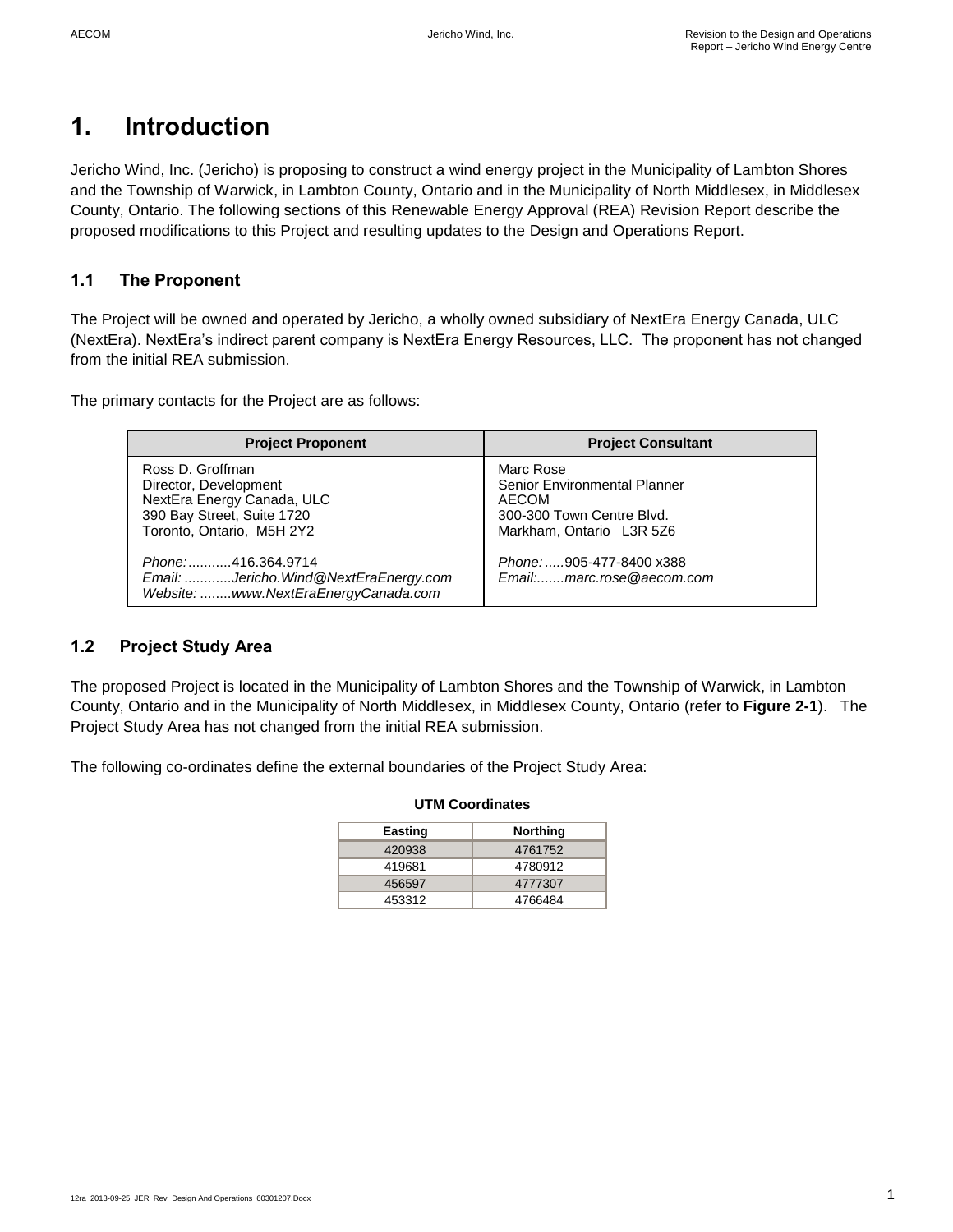# <span id="page-3-0"></span>**2. Proposed Project Modifications**

Jericho is proposing modifications to the Project. These proposed Project modifications are categorized as follows:

- Construction disturbance area modified to reduce or eliminate impacts to archaeological resources;
- New infrastructure or construction disturbance area added or changed to optimize project design/ constructability;
- Turbine and associated infrastructure removed.

**Table 2-1** summarizes and documents the following about each of the proposed modifications:

- 1. A description of the modification and a rationale for why the modification is proposed; and
- 2. New potential environmental effects and corresponding mitigation measures (please note that most of the mitigation measures were previously identified in the original REA submission, and that new mitigation measures are shown in *italicized bold* in the table).

**Figure 2-1** illustrates the modified Project Location. **Appendix A** contains a series of figures showing the details for each of the modifications.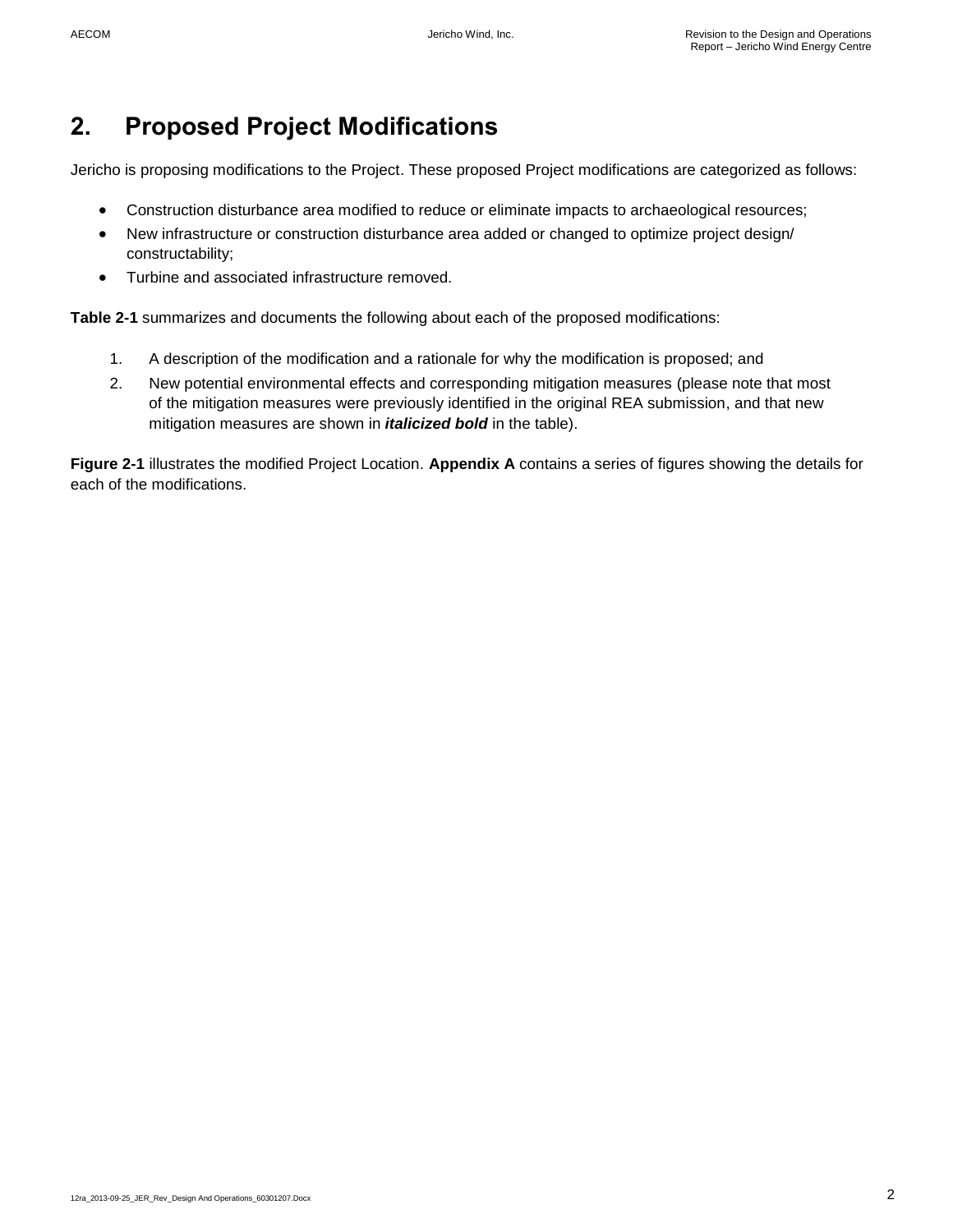| <b>New Mitigation Measures</b>                                                                              |
|-------------------------------------------------------------------------------------------------------------|
| (Mitigation measures not included in the original REA are shown in <i>italicized bold</i> )                 |
| <b>Natural Heritage:</b>                                                                                    |
| $\bullet$ N/A                                                                                               |
|                                                                                                             |
|                                                                                                             |
|                                                                                                             |
|                                                                                                             |
|                                                                                                             |
|                                                                                                             |
|                                                                                                             |
| Water Bodies:<br>• Regularly maintain vehicles and other equipment.                                         |
| • Minimize vehicle traffic on exposed soils and sensitive slopes.                                           |
| • Locate facilities where contaminants are handled at least 30 m away from water                            |
| bodies.                                                                                                     |
| • Develop and implement an erosion and sediment control plan.                                               |
| · Develop a spill response plan.<br>• Control soil / water contamination through best management practices. |
| • Design culverts to accommodate high flows of the watercourse.                                             |
| • Inspect culverts during routine maintenance activities for buildup of debris.                             |
| N/A                                                                                                         |
|                                                                                                             |
|                                                                                                             |
| N/A                                                                                                         |
|                                                                                                             |
|                                                                                                             |
| N/A                                                                                                         |
|                                                                                                             |
| N/A                                                                                                         |
|                                                                                                             |
|                                                                                                             |
| N/A                                                                                                         |
|                                                                                                             |
|                                                                                                             |
| N/A                                                                                                         |
| N/A                                                                                                         |
|                                                                                                             |
| Natural Heritage:                                                                                           |
| $\bullet$ N/A                                                                                               |
|                                                                                                             |
|                                                                                                             |
|                                                                                                             |
| N/A                                                                                                         |
|                                                                                                             |
|                                                                                                             |
|                                                                                                             |
| N/A                                                                                                         |
|                                                                                                             |
|                                                                                                             |

# **Table 2-1 Summary of Project Modifications**

<span id="page-4-0"></span>

| Label on<br>Figure 2-1 | <b>Proposed Modification</b>                                                                                                                                                                                                        | <b>Rationale for Proposed Modification</b>                                                                                                                              | <b>New Potential Environmental Effects</b>                                                                                                                                                                                                                                                                                                                                                                                                                                                                                                                                                                                                                                                         | <b>New Mitigation Measures</b><br>(Mitigation measures not included in the original REA are                                                                                                                                                                                                                                                                                                                                                                                                                    |
|------------------------|-------------------------------------------------------------------------------------------------------------------------------------------------------------------------------------------------------------------------------------|-------------------------------------------------------------------------------------------------------------------------------------------------------------------------|----------------------------------------------------------------------------------------------------------------------------------------------------------------------------------------------------------------------------------------------------------------------------------------------------------------------------------------------------------------------------------------------------------------------------------------------------------------------------------------------------------------------------------------------------------------------------------------------------------------------------------------------------------------------------------------------------|----------------------------------------------------------------------------------------------------------------------------------------------------------------------------------------------------------------------------------------------------------------------------------------------------------------------------------------------------------------------------------------------------------------------------------------------------------------------------------------------------------------|
| A1                     | collection line, extending north east from Turbine 4.                                                                                                                                                                               | Addition of Turbine 106 and associated access road and Infrastructure or construction disturbance area added or changed to optimize<br>project design/constructability. | Natural Heritage:<br>• Access road is 24 m from a new Rare Vegetation Community Feature RVC-<br>05 not previously described in the NHA. There are no potential effects to this<br>feature associated with the access road during operation.<br>Access road and collection line are within 120 m of new Generalized<br>Candidate Significant Wildlife Habitat Feature (Insect Species of<br>Conservation Concern Habitat, Plant Species of Conservation Concern<br>Habitat, and Red-headed Woodpecker Habitat) in Natural Area 290, not<br>previously described in the NHA. There are no potential effects on this<br>feature associated with the access road and collection line during operation. | Natural Heritage:<br>$\bullet$ N/A                                                                                                                                                                                                                                                                                                                                                                                                                                                                             |
|                        |                                                                                                                                                                                                                                     |                                                                                                                                                                         | <b>Water Bodies:</b><br>• Effects associated with new crossing of a water body (Feature ID R4.16-D)<br>include:<br>• Increase in impervious surfaces from presence of turbine foundation and<br>access roads, resulting in increased water temperatures, increased surface<br>runoff and stream peak flows, and reduced infiltration, base flows and<br>upwelling.<br>· Soil/water contamination by oils, grease and other materials from<br>accidental spills and release of contaminants from equipment.<br>• Obstruction of lateral flows in watercourses and other water bodies due to<br>design of culverts and debris build-up at water crossings.                                           | <b>Water Bodies:</b><br>• Regularly maintain vehicles and other equipment.<br>• Minimize vehicle traffic on exposed soils and sensitive slo<br>• Locate facilities where contaminants are handled at least<br>bodies.<br>• Develop and implement an erosion and sediment control<br>• Develop a spill response plan.<br>• Control soil / water contamination through best managem<br>• Design culverts to accommodate high flows of the waterc<br>Inspect culverts during routine maintenance activities for I |
| A2                     | Relocation of access road to Turbine 4 to travel north<br>east from Jericho Road, and relocation of collection line<br>to Turbine 4 near Kennedy Line.                                                                              | Construction disturbance area modified to reduce or eliminate impacts to<br>archaeological resources.                                                                   | None – no new natural heritage or water body features within 120 m; area<br>previously studied for cultural heritage.                                                                                                                                                                                                                                                                                                                                                                                                                                                                                                                                                                              | N/A                                                                                                                                                                                                                                                                                                                                                                                                                                                                                                            |
| A <sub>3</sub>         | Relocation of access road and collection line to Turbine<br>6 to travel west from Northville Road and then north to<br>Turbine 6; relocation of Turbine 6 construction<br>disturbance area to the north.                            | Construction disturbance area modified to reduce or eliminate impacts to<br>archaeological resources.                                                                   | None – no new natural heritage or water body features within 120 m; area<br>previously studied for cultural heritage.                                                                                                                                                                                                                                                                                                                                                                                                                                                                                                                                                                              | N/A                                                                                                                                                                                                                                                                                                                                                                                                                                                                                                            |
| A4                     | Relocation of Turbine 19 construction disturbance area<br>19 m to the southwest and addition of access road<br>construction disturbance area near Jericho Road.                                                                     | Construction disturbance area modified to reduce or eliminate impacts to<br>archaeological resources.                                                                   | None - no new natural heritage or water body features within 120 m; area<br>previously studied for cultural heritage.                                                                                                                                                                                                                                                                                                                                                                                                                                                                                                                                                                              | N/A                                                                                                                                                                                                                                                                                                                                                                                                                                                                                                            |
| A <sub>5</sub>         | Removal of access road and collection line to Turbine<br>24, addition of access road disturbance area between<br>Turbine 22 and Turbine 24 and relocation of collection<br>line to the access road disturbance area for Turbine 22. | Infrastructure or construction disturbance area added or changed to optimize<br>project design/constructability.                                                        | None - no new natural heritage or water body features within 120 m; area<br>previously studied for cultural heritage.                                                                                                                                                                                                                                                                                                                                                                                                                                                                                                                                                                              | N/A                                                                                                                                                                                                                                                                                                                                                                                                                                                                                                            |
| A6                     | Removal of a portion of construction disturbance area<br>for access road and collection line to Turbines 21, 23<br>and 25.                                                                                                          | Construction disturbance area modified to reduce or eliminate impacts to<br>archaeological resources.                                                                   | None - no new natural heritage or water body features within 120 m; area<br>previously studied for cultural heritage.                                                                                                                                                                                                                                                                                                                                                                                                                                                                                                                                                                              | N/A                                                                                                                                                                                                                                                                                                                                                                                                                                                                                                            |
| A7                     | Removal of Turbine 5 and associated access road and<br>collection line.                                                                                                                                                             | Turbine and associated infrastructure removed.                                                                                                                          | None - no new natural heritage or water body features within 120 m; area<br>previously studied for cultural heritage.                                                                                                                                                                                                                                                                                                                                                                                                                                                                                                                                                                              | N/A                                                                                                                                                                                                                                                                                                                                                                                                                                                                                                            |
| <b>B1</b>              | Relocation of Turbine 7 and associated construction<br>disturbance area 148 m to the east.                                                                                                                                          | Infrastructure or construction disturbance area added or changed to optimize<br>project design/constructability.                                                        | None – no new natural heritage or water body features within 120 m; area<br>previously studied for cultural heritage.                                                                                                                                                                                                                                                                                                                                                                                                                                                                                                                                                                              | N/A                                                                                                                                                                                                                                                                                                                                                                                                                                                                                                            |
| <b>B2</b>              | Addition of collection line in Gordon Road right-of-way,<br>north of the road to Turbine 27.                                                                                                                                        | Infrastructure or construction disturbance area added or changed to optimize<br>project design/constructability.                                                        | Natural Heritage:<br>Collection line is within 120 m of new Generalized Candidate Significant<br>Wildlife Habitat Feature (Plant Species of Conservation Concern Habitat and<br>Red-headed Woodpecker Habitat) in Natural Area 233, not previously<br>described in the NHA. There are no potential effects on this feature<br>associated with the collection line during operation.                                                                                                                                                                                                                                                                                                                | Natural Heritage:<br>$\bullet$ N/A                                                                                                                                                                                                                                                                                                                                                                                                                                                                             |
| <b>B3</b>              | Removal of Turbine 31 and associated access road and Turbine and associated infrastructure removed.<br>collection line.                                                                                                             |                                                                                                                                                                         | Natural Heritage:<br>• Amphibian Woodland Breeding Habitat Feature AWO-16 in Natural Area 250<br>was changed to Generalized Candidate Significant Wildlife Habitat because<br>it is more than 120 m away from a proposed access road. There are no<br>potential effects on this feature associated with operation of the project.                                                                                                                                                                                                                                                                                                                                                                  | N/A                                                                                                                                                                                                                                                                                                                                                                                                                                                                                                            |
| <b>B4</b>              | Addition of Turbine 32 construction disturbance area 34<br>m to the north and removal of the southeast portion of<br>construction disturbance area.                                                                                 | Construction disturbance area modified to reduce or eliminate impacts to<br>archaeological resources.                                                                   | None – no new natural heritage or water body features within 120 m; area<br>previously studied for cultural heritage.                                                                                                                                                                                                                                                                                                                                                                                                                                                                                                                                                                              | N/A                                                                                                                                                                                                                                                                                                                                                                                                                                                                                                            |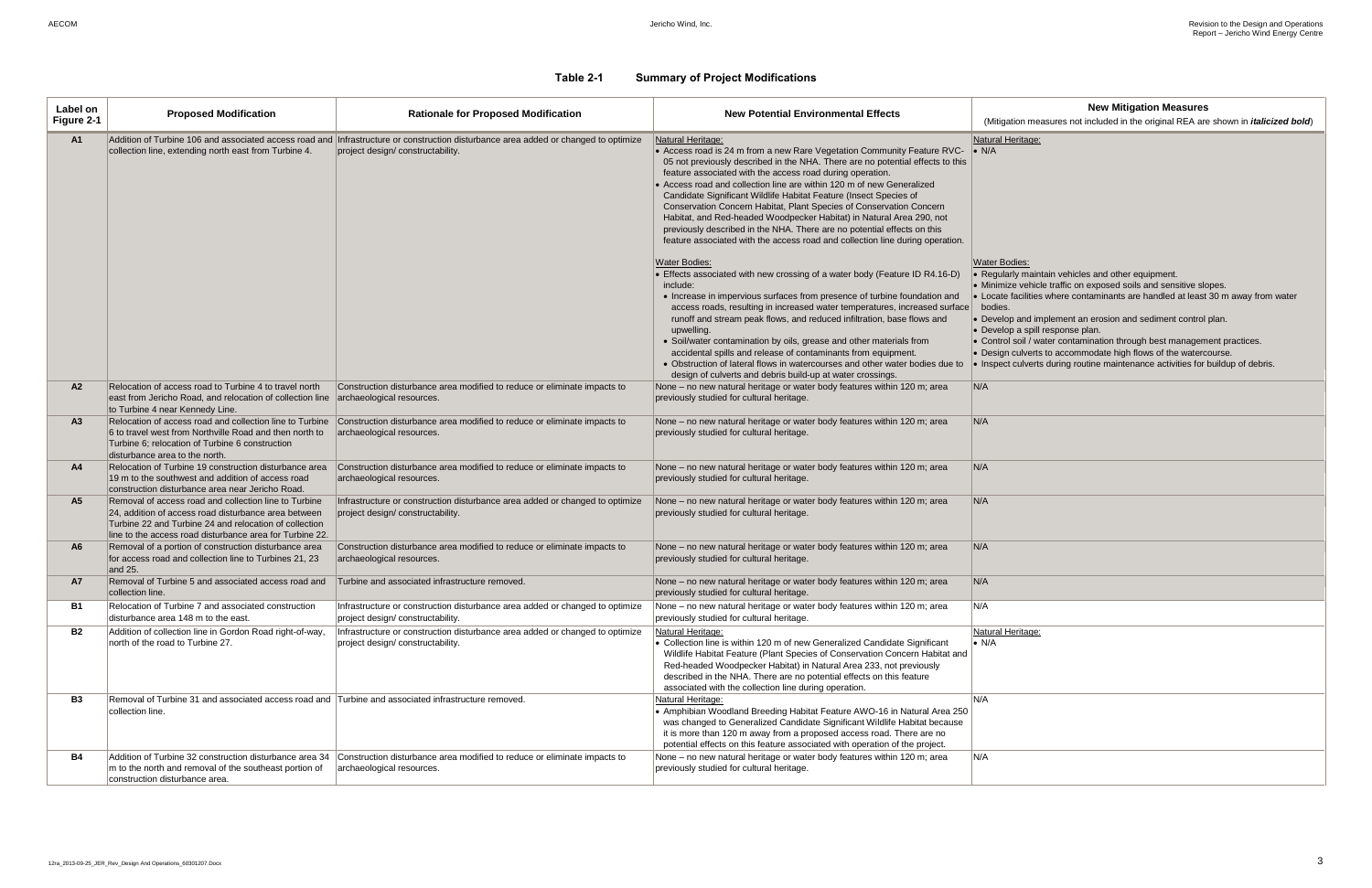(ation measures not included in the original REA are shown in *italicized bold*)

facilities where contaminants are handled at least 30 m away from water

pp and implement an erosion and sediment control plan.

ol soil / water contamination through best management practices.

eration of the access road within > 0.1 m of Amphibian Woodland Breeding t Feature AWO-22:

ise operations staff to avoid driving roads in proximity to this feature at night veen April 1 and June 30, and any rainy nights from spring to early autumn, rever possible.

htain wildlife crossing signs and limit speed of vehicles near crossings (30 km/hr). duct 3 years post-construction amphibian call surveys (frogs and toads) and egg s or adult surveys (salamanders) to assess any potential changes in amphibian eding populations or species distribution (if feature determined to be significant) by alified Biologist, using the protocol described in Section 4.3.2.1 of the NHA. ort the findings of post-construction monitoring to MNR on an annual basis for first 3 years of operation.

tingency Measure: If significant declines or disappearance of species is cted, determine whether likely to have been caused by the Project. If so, ective measures will be taken, to be determined through consultation with MNR.

l

### **Table 2-1 Summary of Project Modifications**

| Label on<br>Figure 2-1 | <b>Proposed Modification</b>                                                                                                                                                                                                                                                                                                              | <b>Rationale for Proposed Modification</b>                                                                                                                              | <b>New Potential Environmental Effects</b>                                                                                                                                                                                                                                                                                                                                                                                                                                                                                                                                                                                                                                                                                                                                                                                                                                                                                                                                                                                                                                   | <b>New Mitigation Measures</b><br>(Mitigation measures not included in the original REA are                                                                                                                                                                                                                                                                                                                                                                                                                                                                                                                                                                                                                                                                                                                                                                         |
|------------------------|-------------------------------------------------------------------------------------------------------------------------------------------------------------------------------------------------------------------------------------------------------------------------------------------------------------------------------------------|-------------------------------------------------------------------------------------------------------------------------------------------------------------------------|------------------------------------------------------------------------------------------------------------------------------------------------------------------------------------------------------------------------------------------------------------------------------------------------------------------------------------------------------------------------------------------------------------------------------------------------------------------------------------------------------------------------------------------------------------------------------------------------------------------------------------------------------------------------------------------------------------------------------------------------------------------------------------------------------------------------------------------------------------------------------------------------------------------------------------------------------------------------------------------------------------------------------------------------------------------------------|---------------------------------------------------------------------------------------------------------------------------------------------------------------------------------------------------------------------------------------------------------------------------------------------------------------------------------------------------------------------------------------------------------------------------------------------------------------------------------------------------------------------------------------------------------------------------------------------------------------------------------------------------------------------------------------------------------------------------------------------------------------------------------------------------------------------------------------------------------------------|
| C <sub>1</sub>         | Relocation of Turbine 26 and associated construction<br>disturbance area 101 m east. Access road relocated to<br>travel north through the substation construction<br>disturbance area and collection line relocated to the<br>southern property boundary; and addition of construction<br>disturbance area in Thompson Line right-of-way. | Infrastructure or construction disturbance area added or changed to optimize<br>project design/constructability.                                                        | <b>Water Bodies:</b><br>$\bullet$ Effects associated with new crossing of a water body (Feature ID R4.16-A)<br>include:<br>• Increase in impervious surfaces from presence of access road, resulting in<br>increased water temperatures, increased surface runoff and stream peak<br>flows, and reduced infiltration, base flows and upwelling.<br>• Soil/water contamination by oils, grease and other materials from<br>maintenance activities.                                                                                                                                                                                                                                                                                                                                                                                                                                                                                                                                                                                                                            | Water Bodies:<br>• Locate facilities where contaminants are handled at least<br>bodies.<br>• Develop and implement an erosion and sediment control<br>· Develop a spill response plan.<br>• Control soil / water contamination through best managem                                                                                                                                                                                                                                                                                                                                                                                                                                                                                                                                                                                                                 |
|                        |                                                                                                                                                                                                                                                                                                                                           |                                                                                                                                                                         | <b>Natural Heritage:</b><br>• Generalized Candidate Significant Wildlife Habitat in Natural Area 173 was<br>changed to Amphibian Woodland Breeding Habitat Feature AWO-22<br>because it is >0.1 m from a proposed access road. New potential effects on<br>this feature associated with the access road during operation include:<br>• Risk of road mortality to amphibians moving between breeding pools and<br>home range.<br>• Amphibian Woodland Breeding Habitat Feature AWO-20 in Natural Area 172<br>was changed to Generalized Candidate Significant Wildlife Habitat because<br>it is more than 120 m away from a proposed access road. There are no<br>potential effects on this feature associated with operation of the project.<br>Collection line is within 120 m of new Generalized Candidate Significant<br>Wildlife Habitat Feature (Plant Species of Conservation Concern Habitat) in<br>Natural Area 172, not previously described in the NHA. There are no<br>potential effects on this feature associated with the collection line during<br>operation. | Natural Heritage:<br>• For operation of the access road within >0.1 m of Amphil<br>Habitat Feature AWO-22:<br>• Advise operations staff to avoid driving roads in proximi<br>between April 1 and June 30, and any rainy nights from<br>wherever possible.<br>• Maintain wildlife crossing signs and limit speed of vehicle<br>Conduct 3 years post-construction amphibian call survey<br>mass or adult surveys (salamanders) to assess any pote<br>breeding populations or species distribution (if feature de<br>a qualified Biologist, using the protocol described in Sect<br>• Report the findings of post-construction monitoring to M<br>the first 3 years of operation.<br>Contingency Measure: If significant declines or disappe<br>detected, determine whether likely to have been cause<br>corrective measures will be taken, to be determined threatern |
| C <sub>2</sub>         | Relocation of access road to Turbine 18 31 m to the<br> north.                                                                                                                                                                                                                                                                            | Construction disturbance area modified to reduce or eliminate impacts to<br>archaeological resources.                                                                   | None – no new natural heritage or water body features within 120 m; area<br>previously studied for cultural heritage.                                                                                                                                                                                                                                                                                                                                                                                                                                                                                                                                                                                                                                                                                                                                                                                                                                                                                                                                                        | N/A                                                                                                                                                                                                                                                                                                                                                                                                                                                                                                                                                                                                                                                                                                                                                                                                                                                                 |
| C <sub>3</sub>         | Addition of construction disturbance area for access<br>road and collection line to Turbine 41.                                                                                                                                                                                                                                           | Infrastructure or construction disturbance area added or changed to optimize<br>project design/constructability.                                                        | None – no new natural heritage or water body features within 120 m; area<br>previously studied for cultural heritage.                                                                                                                                                                                                                                                                                                                                                                                                                                                                                                                                                                                                                                                                                                                                                                                                                                                                                                                                                        | N/A                                                                                                                                                                                                                                                                                                                                                                                                                                                                                                                                                                                                                                                                                                                                                                                                                                                                 |
| C <sub>4</sub>         | Addition of a spare 170 mVA transformer (XMR) to be<br>stored within the existing footprint of the Jericho substation.                                                                                                                                                                                                                    | Infrastructure or construction disturbance area added or changed to optimize<br>project design/constructability.                                                        | No new potential environmental effects as the transformer will be used as a<br>backup for the primary transformer.                                                                                                                                                                                                                                                                                                                                                                                                                                                                                                                                                                                                                                                                                                                                                                                                                                                                                                                                                           | N/A                                                                                                                                                                                                                                                                                                                                                                                                                                                                                                                                                                                                                                                                                                                                                                                                                                                                 |
| D1                     | Addition of construction disturbance area in the<br>Northville Road right-of-way in two locations for<br>collection line between Turbines 45 and 46.                                                                                                                                                                                      | Infrastructure or construction disturbance area added or changed to optimize<br>project design/constructability.                                                        | None – no new natural heritage or water body features within 120 m; area<br>previously studied for cultural heritage.                                                                                                                                                                                                                                                                                                                                                                                                                                                                                                                                                                                                                                                                                                                                                                                                                                                                                                                                                        | N/A                                                                                                                                                                                                                                                                                                                                                                                                                                                                                                                                                                                                                                                                                                                                                                                                                                                                 |
| D2                     | Removal of a portion of construction disturbance area<br>for access road and collection line to Turbine 56.                                                                                                                                                                                                                               | Construction disturbance area modified to reduce or eliminate impacts to<br>archaeological resources.                                                                   | None - no new natural heritage or water body features within 120 m; area<br>previously studied for cultural heritage.                                                                                                                                                                                                                                                                                                                                                                                                                                                                                                                                                                                                                                                                                                                                                                                                                                                                                                                                                        | N/A                                                                                                                                                                                                                                                                                                                                                                                                                                                                                                                                                                                                                                                                                                                                                                                                                                                                 |
| D3                     | Relocation of Turbine 46 access road to travel north<br>from Cedar Point Line and collection to travel east along archaeological resources.<br>the southern property boundary; and addition of<br>construction disturbance area for collection line in the<br>Northville Road right-of-way.                                               | Construction disturbance area modified to reduce or eliminate impacts to                                                                                                | <b>Water Bodies:</b><br>$\cdot$ Effects associated with water body present in 120 m buffer for access road<br>and collection line (Feature ID R4E and R4D) include:<br>• Increase in impervious surfaces from presence of access road, resulting in<br>increased water temperatures, increased surface runoff and stream peak<br>flows, and reduced infiltration, base flows and upwelling.                                                                                                                                                                                                                                                                                                                                                                                                                                                                                                                                                                                                                                                                                  | N/A                                                                                                                                                                                                                                                                                                                                                                                                                                                                                                                                                                                                                                                                                                                                                                                                                                                                 |
| D4                     | collection line, extending south from Turbine 59.                                                                                                                                                                                                                                                                                         | Addition of Turbine 112 and associated access road and Infrastructure or construction disturbance area added or changed to optimize<br>project design/constructability. | Natural Heritage:<br>• Turbine construction disturbance area is within 120 m of a new Generalized<br>Candidate Significant Wildlife Habitat Feature (Plant Species of Conservation<br>Concern Habitat and Red-headed Woodpecker Habitat) in Natural Area 145,<br>not previously described in the NHA. There are no potential effects on this<br>feature associated with operation of the turbine.                                                                                                                                                                                                                                                                                                                                                                                                                                                                                                                                                                                                                                                                            | N/A                                                                                                                                                                                                                                                                                                                                                                                                                                                                                                                                                                                                                                                                                                                                                                                                                                                                 |
| D5                     | Addition of construction disturbance area on private<br>property to the north of Thompson Line to allow for<br>installation of collection line and/or transmission line.                                                                                                                                                                  | Infrastructure or construction disturbance area added or changed to optimize<br>project design/constructability.                                                        | None – no new natural heritage or water body features within 120 m; area<br>previously studied for cultural heritage.                                                                                                                                                                                                                                                                                                                                                                                                                                                                                                                                                                                                                                                                                                                                                                                                                                                                                                                                                        | N/A                                                                                                                                                                                                                                                                                                                                                                                                                                                                                                                                                                                                                                                                                                                                                                                                                                                                 |
| D6                     | Addition of transmission line construction disturbance<br>area on private property to allow for transmission line<br>installation either in the Thompson Line right-of-way or<br>on private property, within the disturbance area<br>proposed to host collection line.                                                                    | Infrastructure or construction disturbance area added or changed to optimize<br>project design/constructability.                                                        | None - no new natural heritage or water body features within 120 m; area<br>previously studied for cultural heritage.                                                                                                                                                                                                                                                                                                                                                                                                                                                                                                                                                                                                                                                                                                                                                                                                                                                                                                                                                        | N/A                                                                                                                                                                                                                                                                                                                                                                                                                                                                                                                                                                                                                                                                                                                                                                                                                                                                 |

<sup>1.</sup> Additional field studies are required to evaluate the significance of this feature. For the purposes of this submission, this feature has been treated as significant and potential effects, mitigation measures and monito *implemented if the feature is deemed to be significant based on the results of pre-construction surveys.*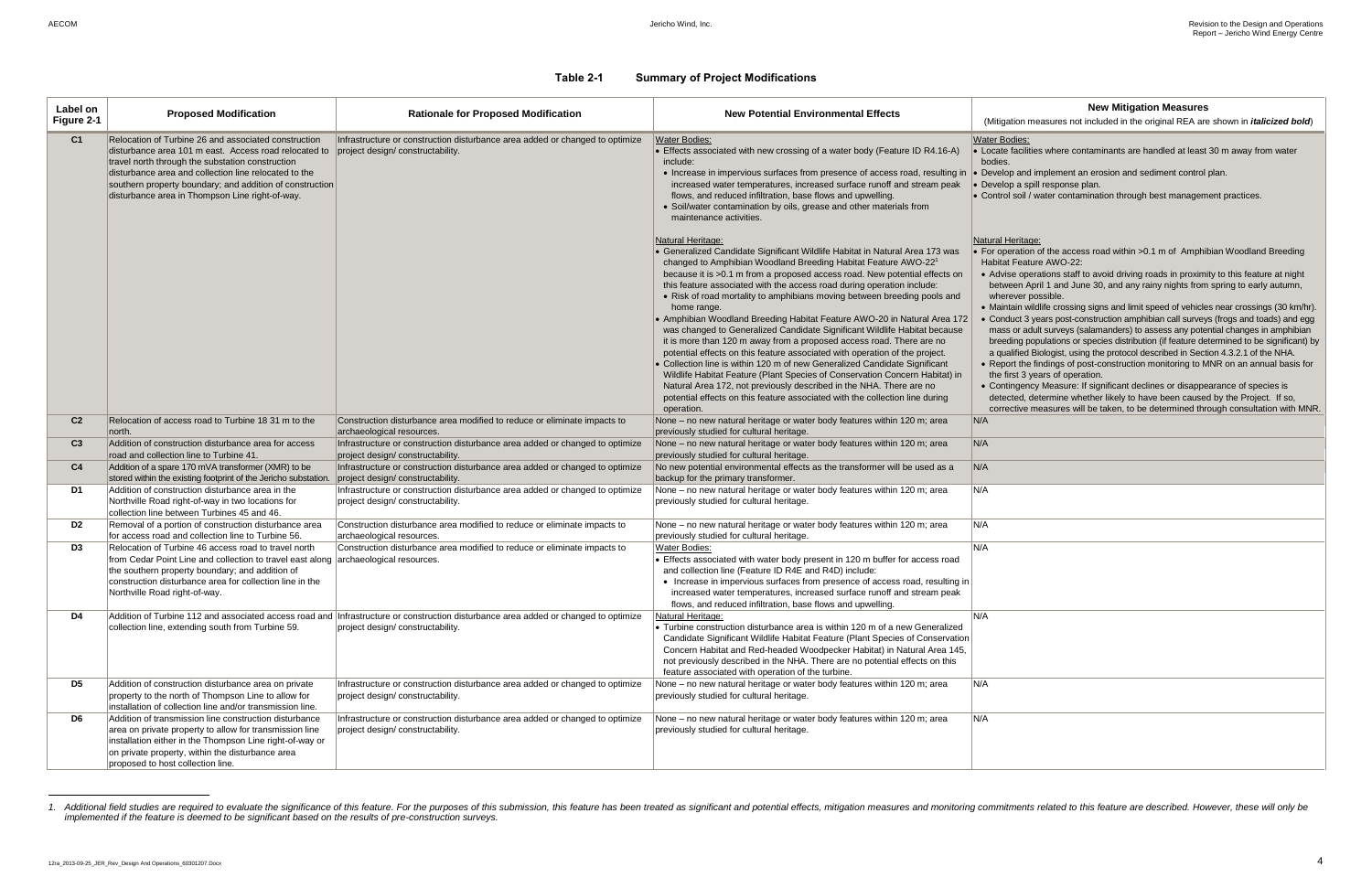(ation measures not included in the original REA are shown in *italicized bold*)

### Heritage:

**Deration of the transmission line within Significant Woodland Feature WOD-201:** relop and implement an emergency spills plan outlining steps to contain any ls during maintenance activities to avoid contamination of significant woodland. tingency Measure: Report the details of the spill to MOE, including a description ny assessment and remediation undertaken.

### **Heritage:**

### **Table 2-1 Summary of Project Modifications**

*field with a chainsaw away from the Significant Wetland to reduce damage to adjacent vegetation being retained.*

 *Carry out removal of tree limbs under supervision of an Arborist or Forester. Leave tree stumps and roots in place, to minimize disturbance to adjacent <u>etation.</u>* 

 *Contingency Measure: Any damaged trees will be pruned through implementation of proper arboricultural techniques, under supervision of an <u>Arborist</u> or Forester.* 

| Label on<br>Figure 2-1 | <b>Proposed Modification</b>                                                                                                                                                                                                                                | <b>Rationale for Proposed Modification</b>                                                                                                                                                                                                                                          | <b>New Potential Environmental Effects</b>                                                                                                                                                                                                                                                                                                              | <b>New Mitigation Measures</b><br>(Mitigation measures not included in the original REA are                                                                                                                                                                                                                                                                                                                                                                                                                                                                                                                                                                                                                                                                                                              |
|------------------------|-------------------------------------------------------------------------------------------------------------------------------------------------------------------------------------------------------------------------------------------------------------|-------------------------------------------------------------------------------------------------------------------------------------------------------------------------------------------------------------------------------------------------------------------------------------|---------------------------------------------------------------------------------------------------------------------------------------------------------------------------------------------------------------------------------------------------------------------------------------------------------------------------------------------------------|----------------------------------------------------------------------------------------------------------------------------------------------------------------------------------------------------------------------------------------------------------------------------------------------------------------------------------------------------------------------------------------------------------------------------------------------------------------------------------------------------------------------------------------------------------------------------------------------------------------------------------------------------------------------------------------------------------------------------------------------------------------------------------------------------------|
| D7                     | Addition of collection line disturbance area on private<br>property to allow for collection line installation either in<br>the Thompson Line right-of-way or on private property,<br>within the disturbance area proposed to host the<br>transmission line. | Infrastructure or construction disturbance area added or changed to optimize<br>project design/constructability.                                                                                                                                                                    | None - no new natural heritage or water body features within 120 m; area<br>previously studied for cultural heritage.                                                                                                                                                                                                                                   | N/A                                                                                                                                                                                                                                                                                                                                                                                                                                                                                                                                                                                                                                                                                                                                                                                                      |
| D8                     | Addition of collection line disturbance area on private<br>property to allow for collection line installation either in<br>the Thompson Line right-of-way or on private property,<br>within the disturbance area proposed to host the<br>transmission line. | Infrastructure or construction disturbance area added or changed to optimize<br>project design/constructability.                                                                                                                                                                    | None – no new natural heritage or water body features within 120 m; area<br>previously studied for cultural heritage.                                                                                                                                                                                                                                   | N/A                                                                                                                                                                                                                                                                                                                                                                                                                                                                                                                                                                                                                                                                                                                                                                                                      |
| D9                     | Addition of collection line disturbance area on private<br>property to allow for collection line installation either in<br>the Thompson Line right-of-way or on private property,<br>within the disturbance area proposed to host the<br>transmission line. | Infrastructure or construction disturbance area added or changed to optimize<br>project design/constructability.                                                                                                                                                                    | None - no new natural heritage or water body features within 120 m; area<br>previously studied for cultural heritage.                                                                                                                                                                                                                                   | N/A                                                                                                                                                                                                                                                                                                                                                                                                                                                                                                                                                                                                                                                                                                                                                                                                      |
| D10                    | Relocation of transmission line construction disturbance<br>area within natural areas located in the Thompson Line<br>right-of-way.                                                                                                                         | Infrastructure or construction disturbance area added or changed to optimize<br>project design/constructability.                                                                                                                                                                    | Natural Heritage:<br>• The transmission line is proposed in Significant Woodland Feature WOD-<br>201. New potential effects on this feature associated with the transmission<br>line during operation include:<br>• Risk of soil or water contamination from oil, gas, etc. during maintenance<br>activities.                                           | Natural Heritage:<br>• For operation of the transmission line within Significant W<br>• Develop and implement an emergency spills plan outlin<br>spills during maintenance activities to avoid contaminat<br>• Contingency Measure: Report the details of the spill to<br>of any assessment and remediation undertaken.                                                                                                                                                                                                                                                                                                                                                                                                                                                                                  |
| E1                     | collection line / Removal and addition of portions of<br>construction disturbance area for access road and<br>collection line to Turbines 78, 79 and 107.                                                                                                   | Removal of Turbine 77 and associated access road and Turbine and associated infrastructure removed / Construction disturbance area None - no new natural heritage or water body features within 120 m; area<br>modified to reduce or eliminate impacts to archaeological resources. | previously studied for cultural heritage.                                                                                                                                                                                                                                                                                                               | N/A                                                                                                                                                                                                                                                                                                                                                                                                                                                                                                                                                                                                                                                                                                                                                                                                      |
| E <sub>2</sub>         |                                                                                                                                                                                                                                                             | Addition of Turbine 107 and associated access road and Infrastructure or construction disturbance area added or changed to optimize                                                                                                                                                 | None – no new natural heritage or water body features within 120 m; area                                                                                                                                                                                                                                                                                | N/A                                                                                                                                                                                                                                                                                                                                                                                                                                                                                                                                                                                                                                                                                                                                                                                                      |
| E <sub>3</sub>         | collection line, extending south from Turbine 79.                                                                                                                                                                                                           | project design/constructability.<br>Relocation of Turbine 79 23 m to the east, within existing Construction disturbance area modified to reduce or eliminate impacts to                                                                                                             | previously studied for cultural heritage.<br>None - no new natural heritage or water body features within 120 m; area                                                                                                                                                                                                                                   | N/A                                                                                                                                                                                                                                                                                                                                                                                                                                                                                                                                                                                                                                                                                                                                                                                                      |
| E4                     | turbine construction disturbance area.<br>Addition of construction disturbance area on private<br>property to the north of Thompson Line to allow for<br>installation of collection line and/or transmission line.                                          | archaeological resources.<br>Infrastructure or construction disturbance area added or changed to optimize<br>project design/constructability.                                                                                                                                       | previously studied for cultural heritage.<br>None - no new natural heritage or water body features within 120 m; area<br>previously studied for cultural heritage.                                                                                                                                                                                      | N/A                                                                                                                                                                                                                                                                                                                                                                                                                                                                                                                                                                                                                                                                                                                                                                                                      |
| E5                     | Relocation of transmission line construction disturbance<br>area within natural areas located in the Thompson Line<br>road right-of-way.                                                                                                                    | Infrastructure or construction disturbance area added or changed to optimize<br>project design/constructability.                                                                                                                                                                    | None – no new natural heritage or water body features within 120 m; area<br>previously studied for cultural heritage.                                                                                                                                                                                                                                   | N/A                                                                                                                                                                                                                                                                                                                                                                                                                                                                                                                                                                                                                                                                                                                                                                                                      |
| E <sub>6</sub>         | Relocation of transmission line construction disturbance<br>area within natural areas located in the Thompson<br>Line/Elginfield Road right-of-way.                                                                                                         | Infrastructure or construction disturbance area added or changed to optimize<br>project design/constructability.                                                                                                                                                                    | Natural Heritage:<br>• The transmission line is proposed in Significant Wetland Feature WET-050.<br>New potential effects on this feature associated with the transmission line<br>during operation include:<br>• Trimming of branches or selective tree removal during routine maintenance<br>of the transmission line in Significant Wetland WET-050. | <b>Natural Heritage:</b><br>For operation of the transmission line in Significant V<br>• Minimize vegetation removal in Significant Wetland<br>• Perform routine vegetation clearing outside of the I<br>and amphibians (March 15 to July 31). If this is not<br>consulted regarding mitigation measures that may<br>• Remove trees or tree limbs by hand-held equipmen<br>Wetland to minimize soil compaction.<br>• Fell trees with a chainsaw away from the Significan<br>damage to adjacent vegetation being retained.<br>• Carry out removal of tree limbs under supervision of<br>• Leave tree stumps and roots in place, to minimize of<br>vegetation.<br>• Contingency Measure: Any damaged trees will be p<br>implementation of proper arboricultural techniques<br><b>Arborist or Forester.</b> |
| F1.                    | Removal of a portion of construction disturbance area<br>for access road and collection line to Turbine 43.                                                                                                                                                 | Construction disturbance area modified to reduce or eliminate impacts to<br>archaeological resources.                                                                                                                                                                               | None - no new natural heritage or water body features within 120 m; area<br>previously studied for cultural heritage.                                                                                                                                                                                                                                   | N/A                                                                                                                                                                                                                                                                                                                                                                                                                                                                                                                                                                                                                                                                                                                                                                                                      |

 *For operation of the transmission line in Significant Wetland Feature WET-050:*  **Minize vegetation removal in Significant Wetland, to the extent possible.**  *Perform routine vegetation clearing outside of the breeding season for birds and amphibians (March 15 to July 31). If this is not possible, MNR will be consulted regarding mitigation measures that may be required.* 

 *Remove trees or tree limbs by hand-held equipment within Significant Wetland to minimize soil compaction.*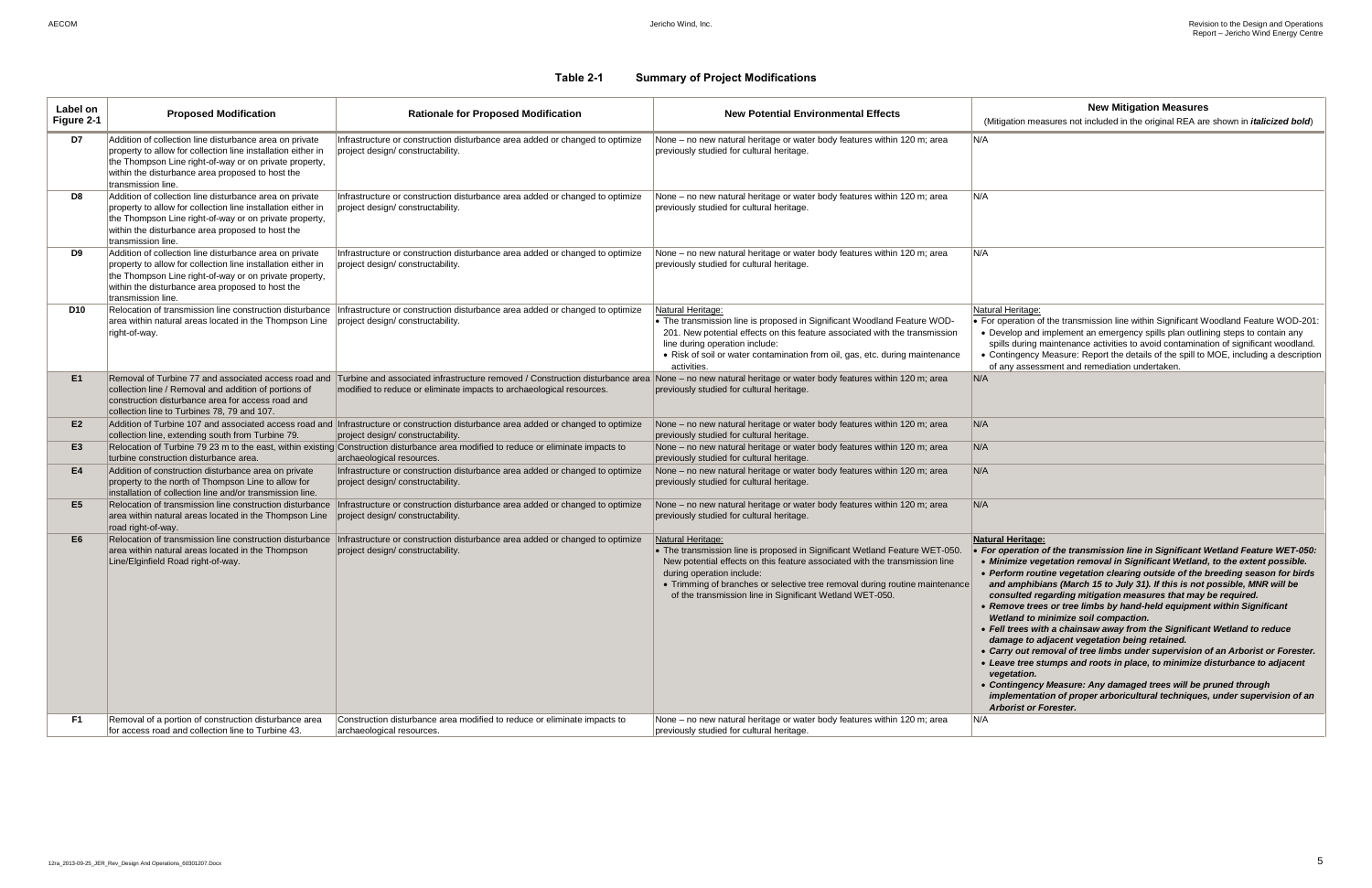ation measures not included in the original REA are shown in *italicized bold*)

### leritage:

eration of the access road within > 0.1 m of Significant Woodland Feature WOD-

lop and implement an emergency spills plan outlining steps to contain any during maintenance activities to avoid contamination of significant woodland. ingency Measure: Report the details of the spill to MOE, including a description ny assessment and remediation undertaken.

eration of the access road within 5 m of Reptile Hibernaculum Feature RH-05: se operations staff to take extra care while driving access roads near feature RH-05. t long term drift fence between edge of habitat and road if hibernaculum mined to be large (>25 snakes).

duct reptile hibernaculum surveys annually for 2 years post-construction to ss any potential changes in snake populations or species composition using protocol described for pre-construction survey (if features determined to be ficant) by a qualified Biologist.

ort the findings of the reptile hibernaculum monitoring program to MNR on an al basis for the first 2 years of operation.

ingency Measures: If significant declines or disappearance of species is cted, determine whether likely to have been caused by the Project. If so, ctive measures will be taken, to be determined through consultation with MNR.

### leritage:

eration of the access road within 20 m of Significant Wetland Feature WET-063: lop and implement an emergency spills plan outlining steps to contain any during maintenance activities to avoid contamination of significant wetland. ingency Measure: Report the details of the spill to MOE, including a description y assessment and remediation undertaken.

eration of the access road within 9 m of Amphibian Woodland Breeding Habitat  $B$  AWO-04:

luct 3 years post-construction amphibian call surveys (frogs and toads) and egg s or adult surveys (salamanders) to assess any potential changes in amphibian ding populations or species distribution (if feature determined to be significant) by alified Biologist, using the protocol described in Section 4.3.2.1 of the NHA. ort the findings of post-construction monitoring to MNR on an annual basis for rst 3 years of operation.

### **Table 2-1 Summary of Project Modifications**

| Label on<br>Figure 2-1 | <b>Proposed Modification</b>                                                                                                                                                                                   | <b>Rationale for Proposed Modification</b>                                                                                        | <b>New Potential Environmental Effects</b>                                                                                                                                                                                                                                                                                                                                                                                                                                                                                                                                                                                                                                                                                                                                                                                                                                                                                                                                                                                                                                                                                                                                                                                                                                                                                                                        | <b>New Mitigation Measures</b><br>(Mitigation measures not included in the original REA are                                                                                                                                                                                                                                                                                                                                                                                                                                                                                                                                                                                                                                                                                                                                                                                                                                                                                                                                                                                                                 |
|------------------------|----------------------------------------------------------------------------------------------------------------------------------------------------------------------------------------------------------------|-----------------------------------------------------------------------------------------------------------------------------------|-------------------------------------------------------------------------------------------------------------------------------------------------------------------------------------------------------------------------------------------------------------------------------------------------------------------------------------------------------------------------------------------------------------------------------------------------------------------------------------------------------------------------------------------------------------------------------------------------------------------------------------------------------------------------------------------------------------------------------------------------------------------------------------------------------------------------------------------------------------------------------------------------------------------------------------------------------------------------------------------------------------------------------------------------------------------------------------------------------------------------------------------------------------------------------------------------------------------------------------------------------------------------------------------------------------------------------------------------------------------|-------------------------------------------------------------------------------------------------------------------------------------------------------------------------------------------------------------------------------------------------------------------------------------------------------------------------------------------------------------------------------------------------------------------------------------------------------------------------------------------------------------------------------------------------------------------------------------------------------------------------------------------------------------------------------------------------------------------------------------------------------------------------------------------------------------------------------------------------------------------------------------------------------------------------------------------------------------------------------------------------------------------------------------------------------------------------------------------------------------|
| F <sub>2</sub>         | Relocation of Turbine 44 access road 32 m to the west.                                                                                                                                                         | Construction disturbance area modified to reduce or eliminate impacts to<br>archaeological resources.                             | Natural Heritage:<br>• Access road is 41 m from a new Significant Woodland Feature WOD-011,<br>not previously described in the NHA. There are no potential effects to this<br>feature associated with the access road during operation.<br>Access road is within 120 m of new Generalized Candidate Significant Wildlife<br>Habitat Feature (Plant Species of Conservation Concern Habitat) in Natural<br>Area 117, not previously described in the NHA. There are no potential effects<br>on this feature associated with the access road during operation.<br>Access road is within 120 m of new Generalized Candidate Significant<br>Wildlife Habitat Feature (Plant Species of Conservation Concern Habitat and<br>Red-headed Woodpecker Habitat) in Natural Area 383, not previously<br>described in the NHA. There are no potential effects on this feature<br>associated with the access road during operation.                                                                                                                                                                                                                                                                                                                                                                                                                                            | N/A                                                                                                                                                                                                                                                                                                                                                                                                                                                                                                                                                                                                                                                                                                                                                                                                                                                                                                                                                                                                                                                                                                         |
| F <sub>3</sub>         | to the north, extending to Townsend Line and addition of archaeological resources.<br>collection line in the Townsend Line right-of-way.                                                                       | Relocation of Turbine 90 access road and collection line Construction disturbance area modified to reduce or eliminate impacts to | Natural Heritage:<br>Access road is >0.1 m from a new Significant Woodland Feature WOD-097,<br>not previously described in the NHA. New potential effects associated with<br>the access road during operation include:<br>• Risk of soil or water contamination from oil, gas, etc. during maintenance<br>activities.<br>Access road is 5 m from a new Reptile Hibernaculum Feature RH-05 <sup>2</sup> , not<br>previously described in the NHA. New potential effects associated with the<br>access road during operation include:<br>. Possible mortality from vehicles using access road near RH-05.<br>Access road is within 120 m of new Generalized Candidate Significant<br>Wildlife Habitat Feature (Bat Maternity Colony, Plant Species of<br>Conservation Concern Habitat, and Red-headed Woodpecker Habitat) in<br>Natural Area 118, not previously described in the NHA. There are no<br>potential effects on this feature associated with operation of the access road.<br>Access road is within 120 m of new Generalized Candidate Significant<br>Wildlife Habitat Feature (Bat Maternity Colony, Plant Species of<br>Conservation Concern Habitat, and Red-headed Woodpecker Habitat) in<br>Natural Area 119, not previously described in the NHA. There are no<br>potential effects on this feature associated with operation of the access road. | Natural Heritage:<br>• For operation of the access road within $>0.1$ m of Signific<br>097:<br>• Develop and implement an emergency spills plan outlin<br>spills during maintenance activities to avoid contaminat<br>• Contingency Measure: Report the details of the spill to<br>of any assessment and remediation undertaken.<br>• For operation of the access road within 5 m of Reptile Hit<br>• Advise operations staff to take extra care while driving accom-<br>• Erect long term drift fence between edge of habitat and<br>determined to be large (>25 snakes).<br>• Conduct reptile hibernaculum surveys annually for 2 ye<br>assess any potential changes in snake populations or s<br>protocol described for pre-construction survey (if feature<br>significant) by a qualified Biologist.<br>• Report the findings of the reptile hibernaculum monitori<br>annual basis for the first 2 years of operation.<br>• Contingency Measures: If significant declines or disapp<br>detected, determine whether likely to have been cause<br>corrective measures will be taken, to be determined thr |
| F4                     | Addition of Turbine 91 construction disturbance area 17<br>m to the west                                                                                                                                       | Infrastructure or construction disturbance area added or changed to optimize<br>project design/constructability.                  | None - no new natural heritage or water body features within 120 m; area<br>previously studied for cultural heritage.                                                                                                                                                                                                                                                                                                                                                                                                                                                                                                                                                                                                                                                                                                                                                                                                                                                                                                                                                                                                                                                                                                                                                                                                                                             | N/A                                                                                                                                                                                                                                                                                                                                                                                                                                                                                                                                                                                                                                                                                                                                                                                                                                                                                                                                                                                                                                                                                                         |
| F <sub>5</sub>         | Removal of a portion of construction disturbance area<br>for access road and collection line to Turbine 92.                                                                                                    | Construction disturbance area modified to reduce or eliminate impacts to<br>archaeological resources.                             | None - no new natural heritage or water body features within 120 m; area<br>previously studied for cultural heritage.                                                                                                                                                                                                                                                                                                                                                                                                                                                                                                                                                                                                                                                                                                                                                                                                                                                                                                                                                                                                                                                                                                                                                                                                                                             | N/A                                                                                                                                                                                                                                                                                                                                                                                                                                                                                                                                                                                                                                                                                                                                                                                                                                                                                                                                                                                                                                                                                                         |
| F6                     | Removal of a portion of construction disturbance area for<br>access road and collection line to Turbines 96 and 97                                                                                             | Construction disturbance area modified to reduce or eliminate impacts to<br>archaeological resources.                             | None - no new natural heritage or water body features within 120 m; area<br>previously studied for cultural heritage.                                                                                                                                                                                                                                                                                                                                                                                                                                                                                                                                                                                                                                                                                                                                                                                                                                                                                                                                                                                                                                                                                                                                                                                                                                             | N/A                                                                                                                                                                                                                                                                                                                                                                                                                                                                                                                                                                                                                                                                                                                                                                                                                                                                                                                                                                                                                                                                                                         |
| G1                     | Addition of Turbine 62 construction disturbance area to<br>the west and addition of collection line disturbance area project design/constructability.<br>in two locations in the Northville Road right-of-way. | Infrastructure or construction disturbance area added or changed to optimize                                                      | None – no new natural heritage or water body features within 120 m; area<br>previously studied for cultural heritage.                                                                                                                                                                                                                                                                                                                                                                                                                                                                                                                                                                                                                                                                                                                                                                                                                                                                                                                                                                                                                                                                                                                                                                                                                                             | N/A                                                                                                                                                                                                                                                                                                                                                                                                                                                                                                                                                                                                                                                                                                                                                                                                                                                                                                                                                                                                                                                                                                         |
| G <sub>2</sub>         | Removal of the road and collection line to Turbine 63<br>and addition of road and collection line, extending west<br>from Turbine 64 to Turbine 63.                                                            | Construction disturbance area modified to reduce or eliminate impacts to<br>archaeological resources.                             | Natural Heritage:<br>• Access road and collection line are within 20 m of Significant Wetland<br>Feature WET-063. New potential effects associated with the access road<br>during operation include:<br>• Risk of soil or water contamination from oil, gas, etc. during maintenance<br>activities.<br>• Access road is within 9 m of Amphibian Woodland Breeding Habitat Feature<br>AWO-04. There are no new potential effects on this feature associated with<br>the access road during operation.                                                                                                                                                                                                                                                                                                                                                                                                                                                                                                                                                                                                                                                                                                                                                                                                                                                              | Natural Heritage:<br>$\bullet$ For operation of the access road within 20 m of Significant<br>• Develop and implement an emergency spills plan outlin<br>spills during maintenance activities to avoid contaminat<br>• Contingency Measure: Report the details of the spill to<br>of any assessment and remediation undertaken.<br>For operation of the access road within 9 m of Amphibian<br>Feature AWO-04:<br>• Conduct 3 years post-construction amphibian call survey<br>mass or adult surveys (salamanders) to assess any pote<br>breeding populations or species distribution (if feature de<br>a qualified Biologist, using the protocol described in Sect<br>• Report the findings of post-construction monitoring to M<br>the first 3 years of operation.                                                                                                                                                                                                                                                                                                                                        |

2. Additional field studies are required to evaluate the significance of this feature. For the purposes of this submission, this feature has been treated as significant and potential effects, mitigation measures and monito *implemented if the feature is deemed to be significant based on the results of pre-construction surveys.*

l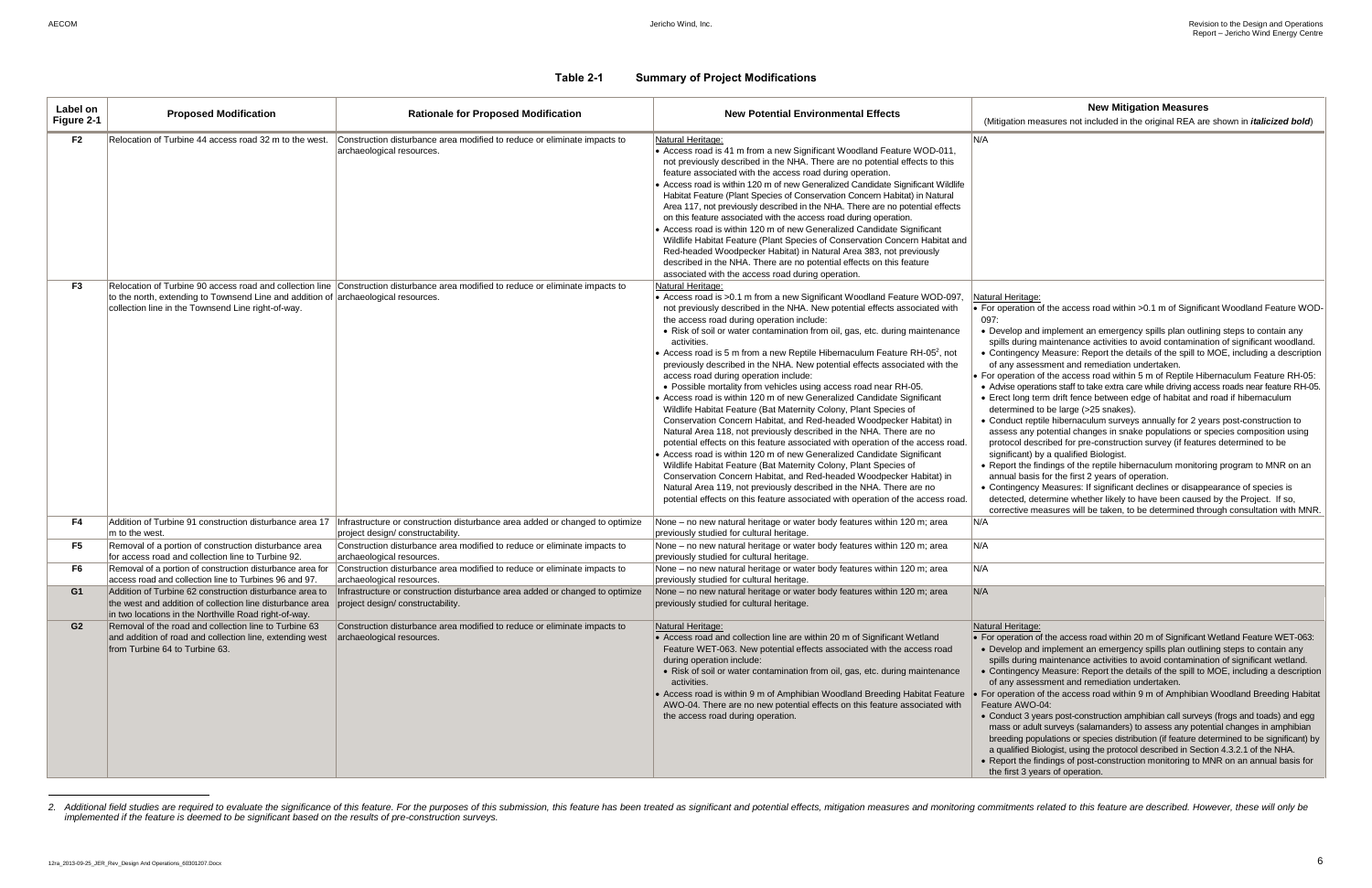(ation measures not included in the original REA are shown in *italicized bold*)

### **Table 2-1 Summary of Project Modifications**

| Label on<br>Figure 2-1 | <b>Proposed Modification</b>                                                                                                                                                     | <b>Rationale for Proposed Modification</b>                                                                                                                                   | <b>New Potential Environmental Effects</b>                                                                                                                                                                                                                                                                                                                                                                                                                                                                                                                                                                                                                                                                                                                                                                                                                                                                                                                                                                                                                                             | <b>New Mitigation Measures</b><br>(Mitigation measures not included in the original REA are                                                                                                                                                                                                                            |
|------------------------|----------------------------------------------------------------------------------------------------------------------------------------------------------------------------------|------------------------------------------------------------------------------------------------------------------------------------------------------------------------------|----------------------------------------------------------------------------------------------------------------------------------------------------------------------------------------------------------------------------------------------------------------------------------------------------------------------------------------------------------------------------------------------------------------------------------------------------------------------------------------------------------------------------------------------------------------------------------------------------------------------------------------------------------------------------------------------------------------------------------------------------------------------------------------------------------------------------------------------------------------------------------------------------------------------------------------------------------------------------------------------------------------------------------------------------------------------------------------|------------------------------------------------------------------------------------------------------------------------------------------------------------------------------------------------------------------------------------------------------------------------------------------------------------------------|
| G3                     | north of Birnam Line.                                                                                                                                                            | Removal of collection line construction disturbance area  Infrastructure or construction disturbance area added or changed to optimize<br>project design/constructability.   | None – no new natural heritage or water body features within 120 m; area<br>previously studied for cultural heritage.                                                                                                                                                                                                                                                                                                                                                                                                                                                                                                                                                                                                                                                                                                                                                                                                                                                                                                                                                                  | N/A                                                                                                                                                                                                                                                                                                                    |
| G4                     | 20 m to the south.                                                                                                                                                               | Relocation of collection line between Turbines 76 and 75 Construction disturbance area modified to reduce or eliminate impacts to<br>archaeological resources.               | None - no new natural heritage or water body features within 120 m; area<br>previously studied for cultural heritage.                                                                                                                                                                                                                                                                                                                                                                                                                                                                                                                                                                                                                                                                                                                                                                                                                                                                                                                                                                  | N/A                                                                                                                                                                                                                                                                                                                    |
| G5                     | 134 m to the west.                                                                                                                                                               | Relocation of Turbine 76 access road and collection line Construction disturbance area modified to reduce or eliminate impacts to<br>archaeological resources.               | None - no new natural heritage or water body features within 120 m; area<br>previously studied for cultural heritage.                                                                                                                                                                                                                                                                                                                                                                                                                                                                                                                                                                                                                                                                                                                                                                                                                                                                                                                                                                  | N/A                                                                                                                                                                                                                                                                                                                    |
| G6                     | Addition of Turbine 109 and associated construction<br>disturbance area, access road and collection line;<br>addition of collection line in Hickory Creek Line right-of-<br>way. | Infrastructure or construction disturbance area added or changed to optimize<br>project design/constructability.                                                             | <b>Water Bodies:</b><br>• Effects associated with water body present within 120m buffer of turbine<br>(Feature ID 9.29-F) include:<br>• Increase in impervious surfaces from presence of turbine foundation,<br>resulting in increased water temperatures, increased surface runoff and<br>stream peak flows, and reduced infiltration, base flows and upwelling.                                                                                                                                                                                                                                                                                                                                                                                                                                                                                                                                                                                                                                                                                                                      | N/A                                                                                                                                                                                                                                                                                                                    |
| H1                     | Addition of Turbine 108 and associated construction<br>disturbance area.                                                                                                         | Infrastructure or construction disturbance area added or changed to optimize<br>project design/constructability.                                                             | None – no new natural heritage or water body features within 120 m; area<br>previously studied for cultural heritage.                                                                                                                                                                                                                                                                                                                                                                                                                                                                                                                                                                                                                                                                                                                                                                                                                                                                                                                                                                  | N/A                                                                                                                                                                                                                                                                                                                    |
| H2                     | Relocation of collection line from private property to<br>Birnam Line right-of-way.                                                                                              | Construction disturbance area modified to reduce or eliminate impacts to<br>archaeological resources.                                                                        | None - no new natural heritage or water body features within 120 m; area<br>previously studied for cultural heritage.                                                                                                                                                                                                                                                                                                                                                                                                                                                                                                                                                                                                                                                                                                                                                                                                                                                                                                                                                                  | N/A                                                                                                                                                                                                                                                                                                                    |
| $\mathbf{I}$           | Relocation of Turbine 105 20 m to the south and<br>addition of construction disturbance area.                                                                                    | Infrastructure or construction disturbance area added or changed to optimize                                                                                                 | None - no new natural heritage or water body features within 120 m; area<br>previously studied for cultural heritage.                                                                                                                                                                                                                                                                                                                                                                                                                                                                                                                                                                                                                                                                                                                                                                                                                                                                                                                                                                  | N/A                                                                                                                                                                                                                                                                                                                    |
| J1                     | Removal of Turbine 2 and associated access road and                                                                                                                              | project design/constructability.<br>Turbine and associated infrastructure removed                                                                                            | None - no new natural heritage or water body features within 120 m; area                                                                                                                                                                                                                                                                                                                                                                                                                                                                                                                                                                                                                                                                                                                                                                                                                                                                                                                                                                                                               | N/A                                                                                                                                                                                                                                                                                                                    |
| J2                     | collection line.<br>Relocation of Turbine 1 and associated construction<br>disturbance area, access road and collection line.                                                    | Infrastructure or construction disturbance area added or changed to optimize<br>project design/constructability.                                                             | previously studied for cultural heritage.<br>Water Bodies:<br>• Effects associated with water body present within 120 m buffer of turbine<br>(Feature ID R5.8) include:<br>• Increase in impervious surfaces from presence of turbine foundation,<br>resulting in increased water temperatures, increased surface runoff and<br>stream peak flows, and reduced infiltration, base flows and upwelling.<br>Natural Heritage:<br>• Turbine construction disturbance area is within 120 m of new Generalized<br>Candidate Significant Wildlife Habitat Feature (Plant Species of Conservation<br>Concern Habitat) in Natural Area 298, not previously described in the NHA.<br>There are no potential effects on this feature associated with operation of the<br>turbine.                                                                                                                                                                                                                                                                                                                | N/A                                                                                                                                                                                                                                                                                                                    |
| J3                     | Addition of Turbine 2 and associated construction<br>disturbance area, access road and collection line.                                                                          | Infrastructure or construction disturbance area added or changed to optimize<br>project design/constructability.                                                             | Natural Heritage:<br>• Turbine construction disturbance area is 30 m from a new Significant<br>Woodland Feature WOD-265, not previously described in the NHA. New<br>potential effects associated with the turbine during operation include:<br>• Risk of soil or water contamination from oil, gas, etc. during maintenance<br>activities.<br>• Turbine construction disturbance area is within 120 m of new Generalized<br>Candidate Significant Wildlife Habitat Feature (Plant Species of Conservation<br>Concern Habitat, and Red-headed Woodpecker Habitat) in Natural Area 293,<br>not previously described in the NHA. There are no potential effects on this<br>feature associated with operation of the turbine.<br>Water Bodies:<br>• Effects associated with new crossing of a water body (Feature ID R4-J)<br>include:<br>• Increase in impervious surfaces from presence of turbine foundation and<br>access roads, resulting in increased water temperatures, increased surface<br>runoff and stream peak flows, and reduced infiltration, base flows and<br>upwelling. | Natural Heritage:<br>• For operation of the turbine within 30 m of Significant Wo<br>• Develop and implement an emergency spills plan outlin<br>spills during maintenance activities to avoid contaminat<br>• Contingency Measure: Report the details of the spill to<br>of any assessment and remediation undertaken. |
| J4                     | Relocation of Turbine 13 construction disturbance area<br>14 m south west                                                                                                        | Construction disturbance area modified to reduce or eliminate impacts to<br>archaeological resources.                                                                        | None - no new natural heritage or water body features within 120 m; area<br>previously studied for cultural heritage.                                                                                                                                                                                                                                                                                                                                                                                                                                                                                                                                                                                                                                                                                                                                                                                                                                                                                                                                                                  | N/A                                                                                                                                                                                                                                                                                                                    |
| K1                     | Relocation of transmission line construction disturbance<br>area within natural areas located in the Elginfield Road                                                             | Infrastructure or construction disturbance area added or changed to optimize<br>project design/ constructability.                                                            | None - no new natural heritage or water body features within 120 m; area<br>previously studied for cultural heritage.                                                                                                                                                                                                                                                                                                                                                                                                                                                                                                                                                                                                                                                                                                                                                                                                                                                                                                                                                                  | N/A                                                                                                                                                                                                                                                                                                                    |
| K2                     | right-of-way.<br>area on private property to the north of Elginfield Road,<br>east of Pete Sebe Road.                                                                            | Addition of transmission line of construction disturbance   Infrastructure or construction disturbance area added or changed to optimize<br>project design/constructability. | None - no new natural heritage or water body features within 120 m; area<br>previously studied for cultural heritage.                                                                                                                                                                                                                                                                                                                                                                                                                                                                                                                                                                                                                                                                                                                                                                                                                                                                                                                                                                  | N/A                                                                                                                                                                                                                                                                                                                    |

 For operation of the turbine within 30 m of Significant Woodland Feature WOD-265: Develop and implement an emergency spills plan outlining steps to contain any spills during maintenance activities to avoid contamination of significant woodland. Contingency Measure: Report the details of the spill to MOE, including a description of any assessment and remediation undertaken.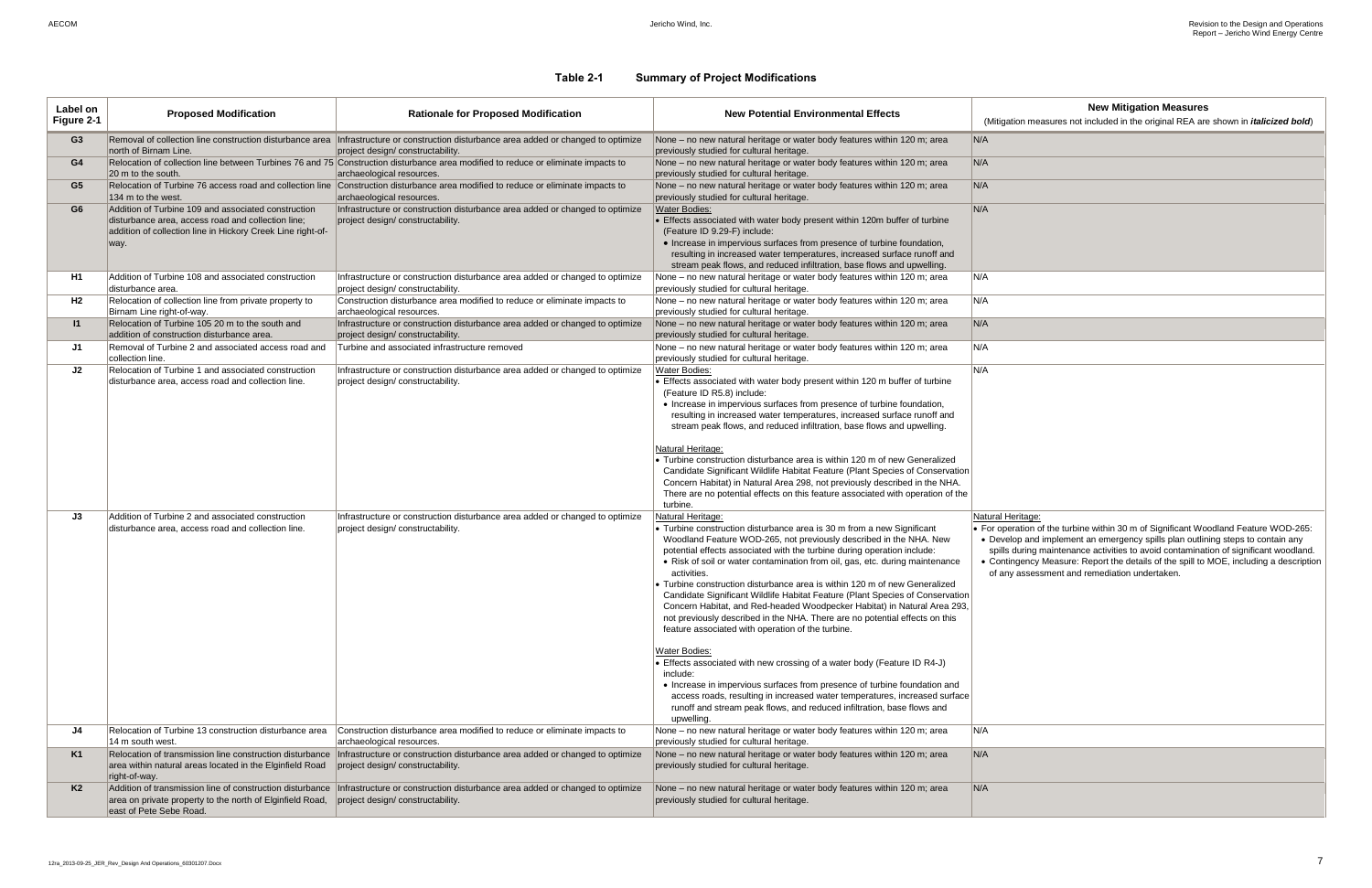ation measures not included in the original REA are shown in *italicized bold*)

### leritage:

eration of the transmission line within Significant Woodland Feature WOD-181: lop and implement an emergency spills plan outlining steps to contain any during maintenance activities to avoid contamination of significant woodland. ingency Measure: Report the details of the spill to MOE, including a description y assessment and remediation undertaken.

### leritage:

eration of the transmission line within Significant Woodland Feature WOD-175: lop and implement an emergency spills plan outlining steps to contain any sulating maintenance activities to avoid contamination of significant woodland. ingency Measure: Report the details of the spill to MOE, including a description v assessment and remediation undertaken.

### **Table 2-1 Summary of Project Modifications**

| Label on<br>Figure 2-1 | <b>Proposed Modification</b>                                                                                                                 | <b>Rationale for Proposed Modification</b>                                                                       | <b>New Potential Environmental Effects</b>                                                                                                                                                                                                                                                         | <b>New Mitigation Measures</b><br>(Mitigation measures not included in the original REA are                                                                                                                                                                                                                             |
|------------------------|----------------------------------------------------------------------------------------------------------------------------------------------|------------------------------------------------------------------------------------------------------------------|----------------------------------------------------------------------------------------------------------------------------------------------------------------------------------------------------------------------------------------------------------------------------------------------------|-------------------------------------------------------------------------------------------------------------------------------------------------------------------------------------------------------------------------------------------------------------------------------------------------------------------------|
| K <sub>3</sub>         | Addition of transmission line construction disturbance<br>area on private property to the south of Elginfield Road,<br>east of Roddick Road. | Infrastructure or construction disturbance area added or changed to optimize<br>project design/constructability. | None - no new natural heritage or water body features within 120 m; area<br>previously studied for cultural heritage.                                                                                                                                                                              | N/A                                                                                                                                                                                                                                                                                                                     |
| K4                     | Addition of transmission line construction disturbance<br>area on private property to the south of Elginfield Road,<br>west of Kerwood Road. | Infrastructure or construction disturbance area added or changed to optimize<br>project design/constructability. | None – no new natural heritage or water body features within 120 m; area<br>previously studied for cultural heritage.                                                                                                                                                                              | N/A                                                                                                                                                                                                                                                                                                                     |
| K5                     | Relocation of transmission line construction disturbance<br>area within natural areas located in the Elginfield Road<br>right-of-way.        | Infrastructure or construction disturbance area added or changed to optimize<br>project design/constructability. | Natural Heritage:<br>• The transmission line is proposed in Significant Woodland Feature WOD-<br>181. New potential effects associated with transmission line operation in this<br>feature include:<br>• Risk of soil or water contamination from oil, gas, etc. during maintenance<br>activities. | Natural Heritage:<br>• For operation of the transmission line within Significant W<br>• Develop and implement an emergency spills plan outlin<br>spills during maintenance activities to avoid contaminat<br>• Contingency Measure: Report the details of the spill to<br>of any assessment and remediation undertaken. |
| K <sub>6</sub>         | Relocation of transmission line construction disturbance<br>area within natural areas located in the Elginfield Road<br>right-of-way.        | Infrastructure or construction disturbance area added or changed to optimize<br>project design/constructability. | None - no new natural heritage or water body features within 120 m; area<br>previously studied for cultural heritage.                                                                                                                                                                              | N/A                                                                                                                                                                                                                                                                                                                     |
| K7                     | Relocation of transmission line construction disturbance<br>area within natural areas located in the Elginfield Road<br>right-of-way.        | Infrastructure or construction disturbance area added or changed to optimize<br>project design/constructability. | Natural Heritage:<br>• The transmission line is proposed in Significant Woodland Feature WOD-<br>175. New potential effects associated with transmission line operation in this<br>feature include:<br>• Risk of soil or water contamination from oil, gas, etc. during maintenance<br>activities. | Natural Heritage:<br>• For operation of the transmission line within Significant W<br>• Develop and implement an emergency spills plan outlin<br>spills during maintenance activities to avoid contaminat<br>• Contingency Measure: Report the details of the spill to<br>of any assessment and remediation undertaken. |
| K <sub>8</sub>         | Relocation of transmission line construction disturbance<br>area within natural areas located in the Elginfield Road<br>right-of-way.        | Infrastructure or construction disturbance area added or changed to optimize<br>project design/constructability. | None – no new natural heritage or water body features within 120 m; area<br>previously studied for cultural heritage.                                                                                                                                                                              | N/A                                                                                                                                                                                                                                                                                                                     |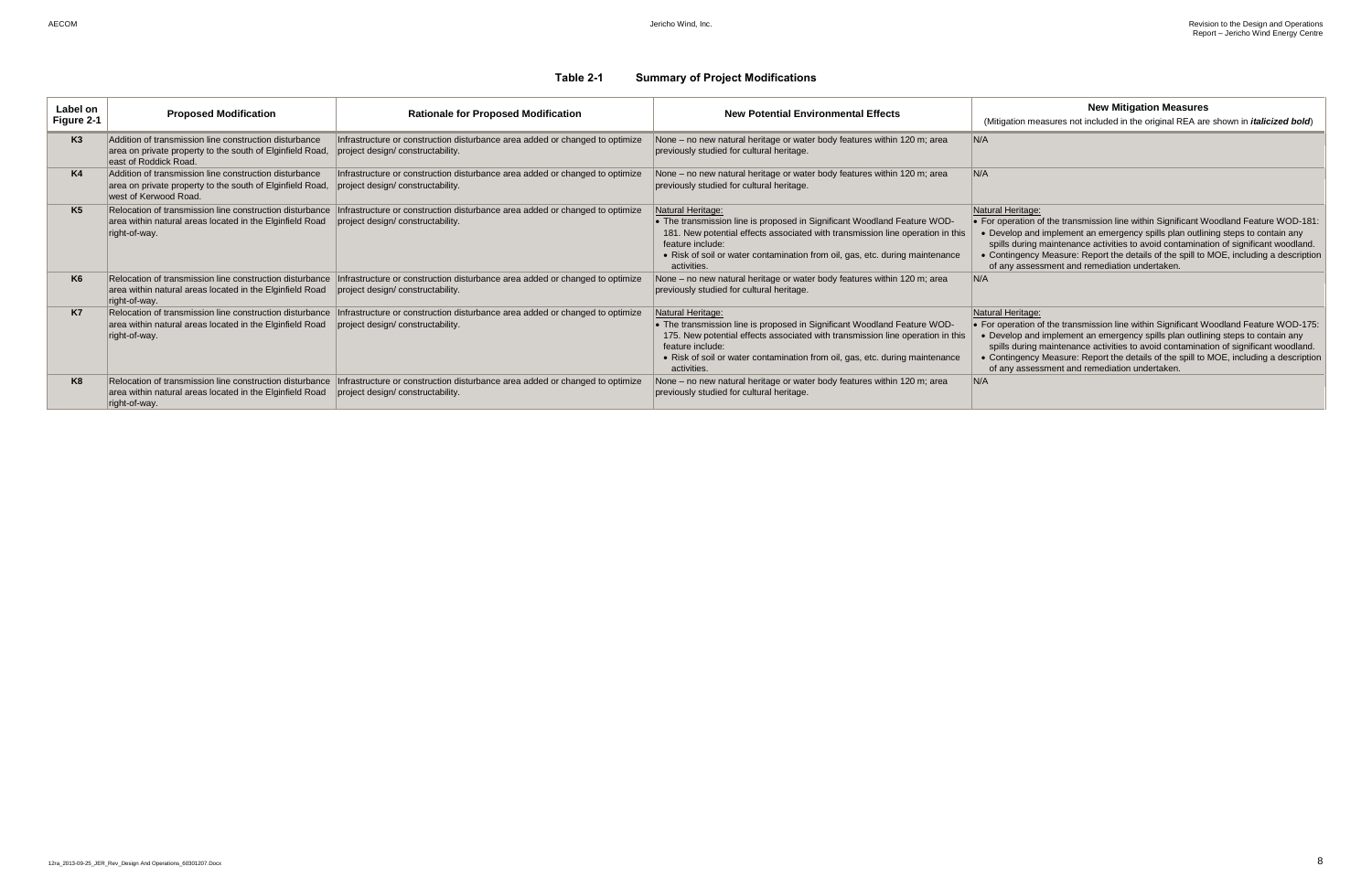<span id="page-10-0"></span>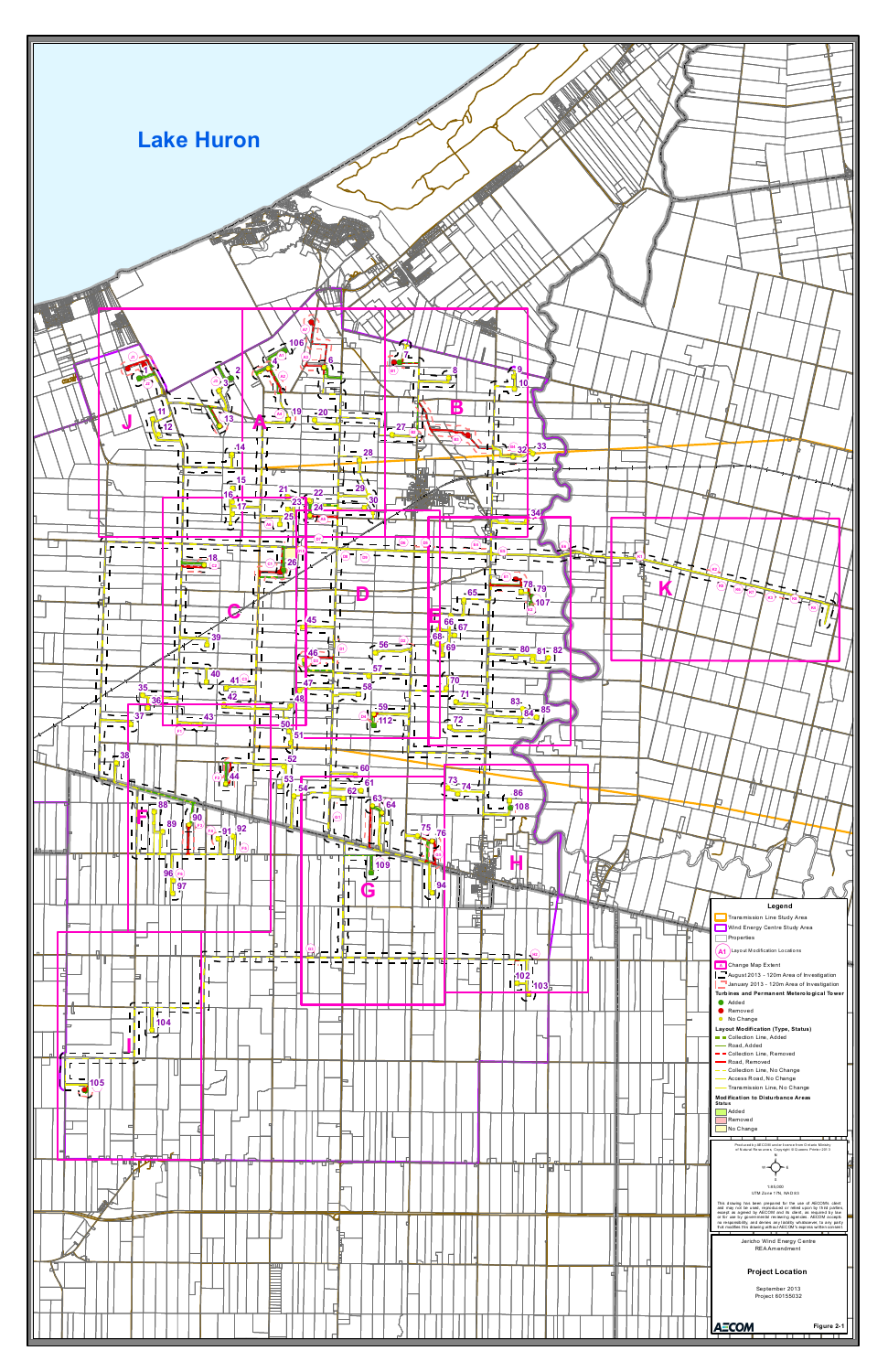# <span id="page-11-0"></span>**3. Edits to the Design and Operations Report**

**Table 3-1** documents the edits to the Design and Operations Report resulting from the modifications described above. The table includes the text from the original REA submission and edits to the text (underlined text represents additions and strikethrough text represents deletions). Updated figures are included in **Appendix B** of this Revision Report. An updated Noise Assessment Report, Site Plan, and Parcel Boundary Setback Reduction Analysis have been included in this Revision Report as **Appendix C**, **Appendix D**, and **Appendix E** respectively.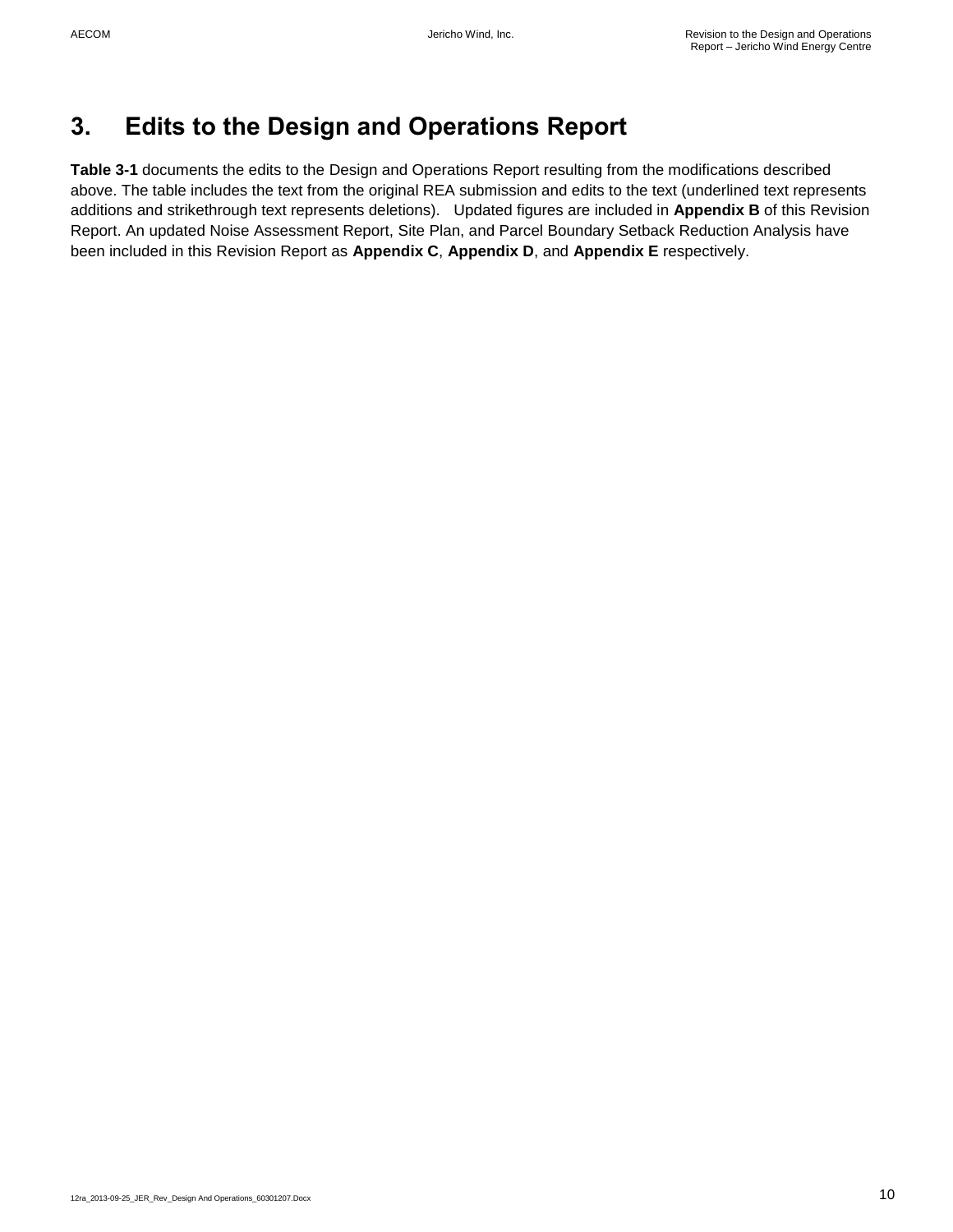## **Revised Text**

ins and strikethrough text represents deletions. If the original REA are shown in *italicized bold*)

1-3, and includes the components of the Project listed below:

pad mounted step-up transformers (however, only approximately 92

ne locations, approximately 92 turbines are proposed to be constructed for the

<sub>1</sub>, a circuit breaker, a primary and backup step-up transformer, transmission d metering equipment.

nitoring commitments regarding the natural heritage features (including d and evaluated in the Natural Heritage Assessment Report and Environmental **Impart Study Addition Endometic Study Find and Energy Projects and Find and Fernergy Projects and Find and Find Format Format Format Format Format Format Format Format Format Format Format Format Format Format Format Form** (Government of Ontario, 2012) and Submitted to the Ontario Ministry of Natural Resources (MNR) for review and sign-off. AECOM also prepared Project Location proposed after the original submission of the NHA and EIS to February 7, 2013 for the NHA and EIS Report as well as the two Addenda. EIS, to address modifications to the Project Location proposed after MNR

rward to the EIS.

to be significant within the 120 m Area of Investigation and within 120 m of to the  $EIS$ :

or the purpose of this submission and carried forward to the EIS (in some ribed in the EIS will be applied will be made based on the outcome of pre-

<span id="page-12-0"></span>

| <b>Section / Page</b> | <b>Original Text</b>                                                                                                                                                                                                                                                                                                                                                                                                                                                                                                                                  | <b>Revise</b><br>(Underlined text represents additions an<br>Mitigation measures not included in the o                                                                                                                                                                                                                                                                                                                                                                                                                                                                                              |
|-----------------------|-------------------------------------------------------------------------------------------------------------------------------------------------------------------------------------------------------------------------------------------------------------------------------------------------------------------------------------------------------------------------------------------------------------------------------------------------------------------------------------------------------------------------------------------------------|-----------------------------------------------------------------------------------------------------------------------------------------------------------------------------------------------------------------------------------------------------------------------------------------------------------------------------------------------------------------------------------------------------------------------------------------------------------------------------------------------------------------------------------------------------------------------------------------------------|
| Section 2 / page 5    | The proposed Project Location is shown on Figures 2-1, 2-2 and 2-3, and includes the components of the Project listed below:                                                                                                                                                                                                                                                                                                                                                                                                                          | The proposed Project Location is shown on Figures 2-1, 2-2 and 2-3, an                                                                                                                                                                                                                                                                                                                                                                                                                                                                                                                              |
|                       | 97 GE 1.6-100 Wind Turbine generator locations and pad mounted step-up transformers (however, only approximately 92 turbines<br>will ultimately be constructed);                                                                                                                                                                                                                                                                                                                                                                                      | 97 99 GE 1.6-100 Wind Turbine generator locations and pad m<br>turbines will ultimately be constructed);                                                                                                                                                                                                                                                                                                                                                                                                                                                                                            |
| Section 3.1 / page 10 | Although Jericho Wind, Inc. is seeking an REA for up to 97 turbine locations, approximately 92 turbines are proposed to be constructed for the<br>Project.                                                                                                                                                                                                                                                                                                                                                                                            | Although Jericho Wind, Inc. is seeking an REA for up to 97 99 turbine loo<br>Project.                                                                                                                                                                                                                                                                                                                                                                                                                                                                                                               |
| Section 3.5 / page 11 | The substation equipment is expected to include an isolation switch, a circuit breaker, a step-up transformer, transmission switch gear, control<br>housing, instrument transformers, grounding and metering equipment.                                                                                                                                                                                                                                                                                                                               | The substation equipment is expected to include an isolation switch, a cir<br>switch gear, control housing, instrument transformers, grounding and me                                                                                                                                                                                                                                                                                                                                                                                                                                               |
| Section 6.1 / page 17 | The potential effects, mitigation measures, residual effects and monitoring commitments regarding the natural heritage features (including<br>significant wetlands, woodlands, and wildlife habitat) were identified and evaluated in the Natural Heritage Assessment Report and Environmenta<br>Impact Study (AECOM, 2013c) based on the Natural Heritage Assessment Guide for Renewable Energy Projects (Government of Ontario, 2012)<br>and submitted to the Ontario Ministry of Natural Resources (MNR) for review and sign-off.                  | The potential effects, mitigation measures, residual effects and monitorin<br>significant wetlands, woodlands, and wildlife habitat) were identified and<br>Impact Study (NHA and EIS) Report (AECOM, 2013c) based on the Nat<br>(Government of Ontario, 2012) and submitted to the Ontario Ministry of N<br>two NHA and EIS Report Addenda in respect to refinements to the Project<br>MNR. The MNR issued confirmation and re-confirmation letters on Febru<br>AECOM subsequently prepared a third Addendum to the NHA and EIS, t<br>confirmation, which was submitted to MNR on August 19, 2013. |
| Table 6-1 / page 18   | Wetlands                                                                                                                                                                                                                                                                                                                                                                                                                                                                                                                                              | Wetlands                                                                                                                                                                                                                                                                                                                                                                                                                                                                                                                                                                                            |
|                       | 29 wetland complexes were treated as significant and carried forward to the EIS.                                                                                                                                                                                                                                                                                                                                                                                                                                                                      | 29 28 wetland complexes were treated as significant and carried forward                                                                                                                                                                                                                                                                                                                                                                                                                                                                                                                             |
|                       | <b>Significant Wildlife Habitat</b><br>The following Significant Wildlife Habitat features were determined to be significant within the 120 m Area of Investigation and within 120 m of<br>qualifying Project infrastructure, and were therefore carried forward to the EIS:<br>• Bat Maternity Colonies;<br>• Rare Vegetation Communities;<br>• Habitat for Plant Species of Conservation Concern (multiple) ; and<br>• Habitat for Bird Species of Conservation Concern (Hooded Warbler).                                                           | <b>Significant Wildlife Habitat</b><br>The following Significant Wildlife Habitat features were determined to be<br>qualifying Project infrastructure, and were therefore carried forward to the<br>• Bat Maternity Colonies;<br>• Rare Vegetation Communities;<br>• Turtle Wintering Areas;<br>• Habitat for Plant Species of Conservation Concern (multiple); and<br>• Habitat for Bird Species of Conservation Concern (Hooded Warbler).                                                                                                                                                         |
|                       | The following features were treated as Significant Wildlife Habitat for the purpose of this submission and carried forward to the EIS (in some<br>cases, a determination as to whether the mitigation measures described in the EIS will be applied will be made based on the outcome of pre-<br>construction surveys):<br>• Waterfowl Stopover and Staging Areas (terrestrial);<br>• Waterfowl Stopover and Staging Areas (aquatic);<br>• Raptor Wintering Area;<br>• Bat Maternity Colonies;<br>• Turtle Wintering Areas;<br>• Reptile Hibernacula; | The following features were treated as Significant Wildlife Habitat for the<br>cases, a determination as to whether the mitigation measures described<br>construction surveys):<br>• Waterfowl Stopover and Staging Areas (terrestrial);<br>• Waterfowl Stopover and Staging Areas (aquatic);<br>• Raptor Wintering Area;<br>• Bat Maternity Colonies;<br>• Turtle Wintering Areas;<br>• Reptile Hibernacula;                                                                                                                                                                                       |
|                       | • Deer Winter Congregation Areas;<br>• Bald Eagle and Osprey Nesting, Foraging, and Perching Habitat;<br>• Woodland Raptor Nesting Habitat;<br>• Turtle Nesting Habitat;<br>• Seeps and Springs;<br>• Amphibian Woodland Breeding Habitat;<br>• Amphibian Wetland Breeding Habitat;<br>• Woodland Area-sensitive Bird Breeding Habitat; and<br>• Amphibian Movement Corridors.                                                                                                                                                                        | • Deer Winter Congregation Areas;<br>• Bald Eagle and Osprey Nesting, Foraging, and Perching Habitat;<br>• Woodland Raptor Nesting Habitat;<br>• Turtle Nesting Habitat;<br>• Seeps and Springs;<br>• Amphibian Woodland Breeding Habitat;<br>• Amphibian Wetland Breeding Habitat;<br>• Woodland Area-sensitive Bird Breeding Habitat; and<br>• Amphibian Movement Corridors.                                                                                                                                                                                                                      |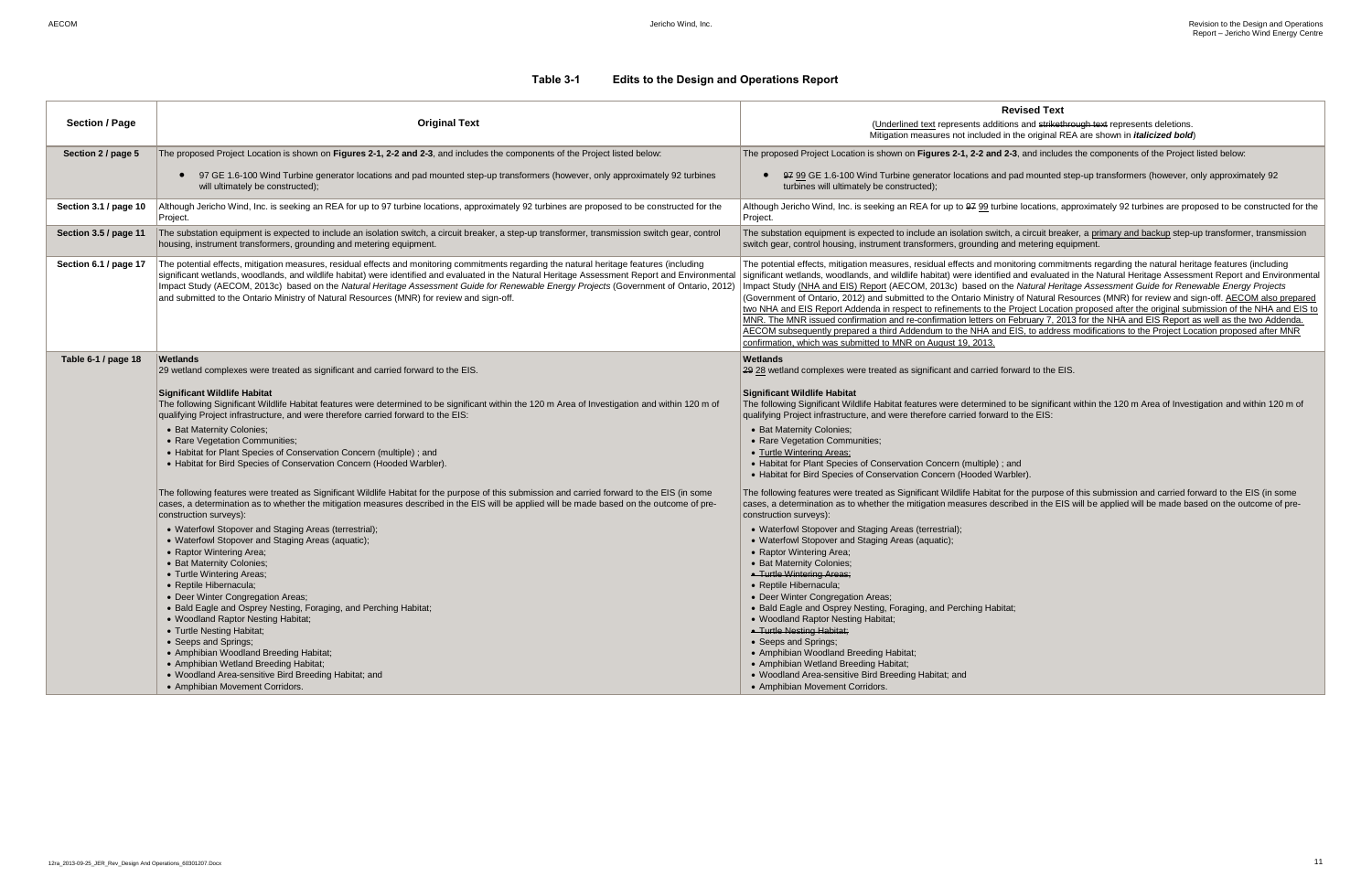(Underlined text represents additions and strikethrough text represents deletions. Mitigation measures not included in the original REA are shown in *italicized bold*)

tenance of the transmission line in Significant Wetlands WET-050 and WET-

### **Revised Text**

 *Perform routine vegetation clearing outside of the breeding season for birds and amphibians (March 15 to July 31). If this is not possible, MNR will be consulted regarding mitigation measures that may be required. <u>Significant Wetland to minimize soil compaction.</u> Fell trees with a chainsaw away from the Significant Wetland to reduce damage to adjacent vegetation being retained. Carry or Forester. Leave tree stumps and roots in place, to minimize disturbance to adjacent vegetation.*

## *Any damaged trees will be pruned through implementation of proper arboricultural techniques, under supervision of an Arborist*

Intertumming or seteral for trimming or transmission line in Significant Wetlands WET-078 within

| <b>Section / Page</b> | <b>Original Text</b>                                                                                                                                                                                                                                                                        | <b>Revised Text</b><br>(Underlined text represents additions and strikethror<br>Mitigation measures not included in the original REA                                                                                                                                                                                                                                                                                                                                                                                                                                                                                                                                                                                                                                                                                                           |
|-----------------------|---------------------------------------------------------------------------------------------------------------------------------------------------------------------------------------------------------------------------------------------------------------------------------------------|------------------------------------------------------------------------------------------------------------------------------------------------------------------------------------------------------------------------------------------------------------------------------------------------------------------------------------------------------------------------------------------------------------------------------------------------------------------------------------------------------------------------------------------------------------------------------------------------------------------------------------------------------------------------------------------------------------------------------------------------------------------------------------------------------------------------------------------------|
| Table 6-2 / page 21   |                                                                                                                                                                                                                                                                                             | <b>Potential Effect</b><br>Trimming of branches or selective tree removal during routine maintenance of the tra<br>078.                                                                                                                                                                                                                                                                                                                                                                                                                                                                                                                                                                                                                                                                                                                        |
|                       |                                                                                                                                                                                                                                                                                             | <b>Performance Objective</b><br>• Minimize disturbance to wetland form and function.<br><b>Mitigation Strategy</b><br>• Minimize vegetation removal in Significant Wetland, to the extent possible.<br>• Perform routine vegetation clearing outside of the breeding season for bire<br>possible, MNR will be consulted regarding mitigation measures that may b<br>• Remove trees or tree limbs by hand-held equipment within Significant Wet<br>• Fell trees with a chainsaw away from the Significant Wetland to reduce dai<br>• Carry out removal of tree limbs under supervision of an Arborist or Forest<br>• Leave tree stumps and roots in place, to minimize disturbance to adjacent<br><b>Residual Effects</b><br>. Minimal clearing of vegetation will occur for operation of the transmission line.<br>• Minimal residual effects. |
|                       |                                                                                                                                                                                                                                                                                             | <b>Monitoring Plan and Contingency Measures</b><br>• No monitoring required.<br>• Contingency Measures:<br>- Any damaged trees will be pruned through implementation of proper a<br>or Forester.                                                                                                                                                                                                                                                                                                                                                                                                                                                                                                                                                                                                                                               |
| Table 6-2 / page 21   |                                                                                                                                                                                                                                                                                             | <b>Potential Effect</b><br>Trimming of branches or selective tree removal for construction of the transmission li<br>road right-of-way.<br><b>Performance Objective</b><br>• No loss of wetland cover over time.                                                                                                                                                                                                                                                                                                                                                                                                                                                                                                                                                                                                                               |
|                       |                                                                                                                                                                                                                                                                                             | <b>Mitigation Strategy</b><br>• Restore disturbed areas using suitable native wetland plant species. A Res<br><b>Residual Effects</b><br>• Some clearing of vegetation will occur for the transmission line; this will be minin<br>• Minimal residual effects.                                                                                                                                                                                                                                                                                                                                                                                                                                                                                                                                                                                 |
|                       |                                                                                                                                                                                                                                                                                             | <b>Monitoring Plan and Contingency Measures</b><br>Conduct post-planting inventory of restored area to determine success of<br>• Contingency Measures:<br>• If restored area is not establishing for any number of reasons, impleme<br>and additional monitoring.                                                                                                                                                                                                                                                                                                                                                                                                                                                                                                                                                                              |
| Table 6-2 / page 21   | <b>Potential Effect</b><br>Loss of forest cover (up to 0.16 ha, representing 0.008% of woodland area) through vegetation clearing in Significant Woodland for construction of<br>access roads.                                                                                              | <b>Potential Effect</b><br>Loss of forest cover (up to 0.4649 ha, representing 0.008% of woodland area) through<br>construction of access roads and the transmission line.                                                                                                                                                                                                                                                                                                                                                                                                                                                                                                                                                                                                                                                                     |
|                       | <b>Mitigation Strategy</b><br>Establish an area of forest equal in area to the cleared area (0.16 ha) through tree planting and management (e.g., in partnership with a local<br>Conservation Authority). Details of the afforestation plan will be provided to MNR in a Compensation Plan. | <b>Mitigation Strategy</b><br>Establish an area of forest equal in area to the cleared area (0.4649 ha) through t<br>local Conservation Authority). Details of the afforestation plan will be provided to                                                                                                                                                                                                                                                                                                                                                                                                                                                                                                                                                                                                                                      |

*Restore disturbed areas using suitable native wetland plant species. A Restoration Plan will be provided to MNR.*

this will be minimal and limited to the road right-of-way.

### *Conduct post-planting inventory of restored area to determine success of establishment.*

*If restored area is not establishing for any number of reasons, implement additional restoration measures including re-planting* 

Hand area) through vegetation clearing in Significant Woodlands for

649 ha) through tree planting and management (e.g., in partnership with a ill be provided to MNR in a Compensation Plan.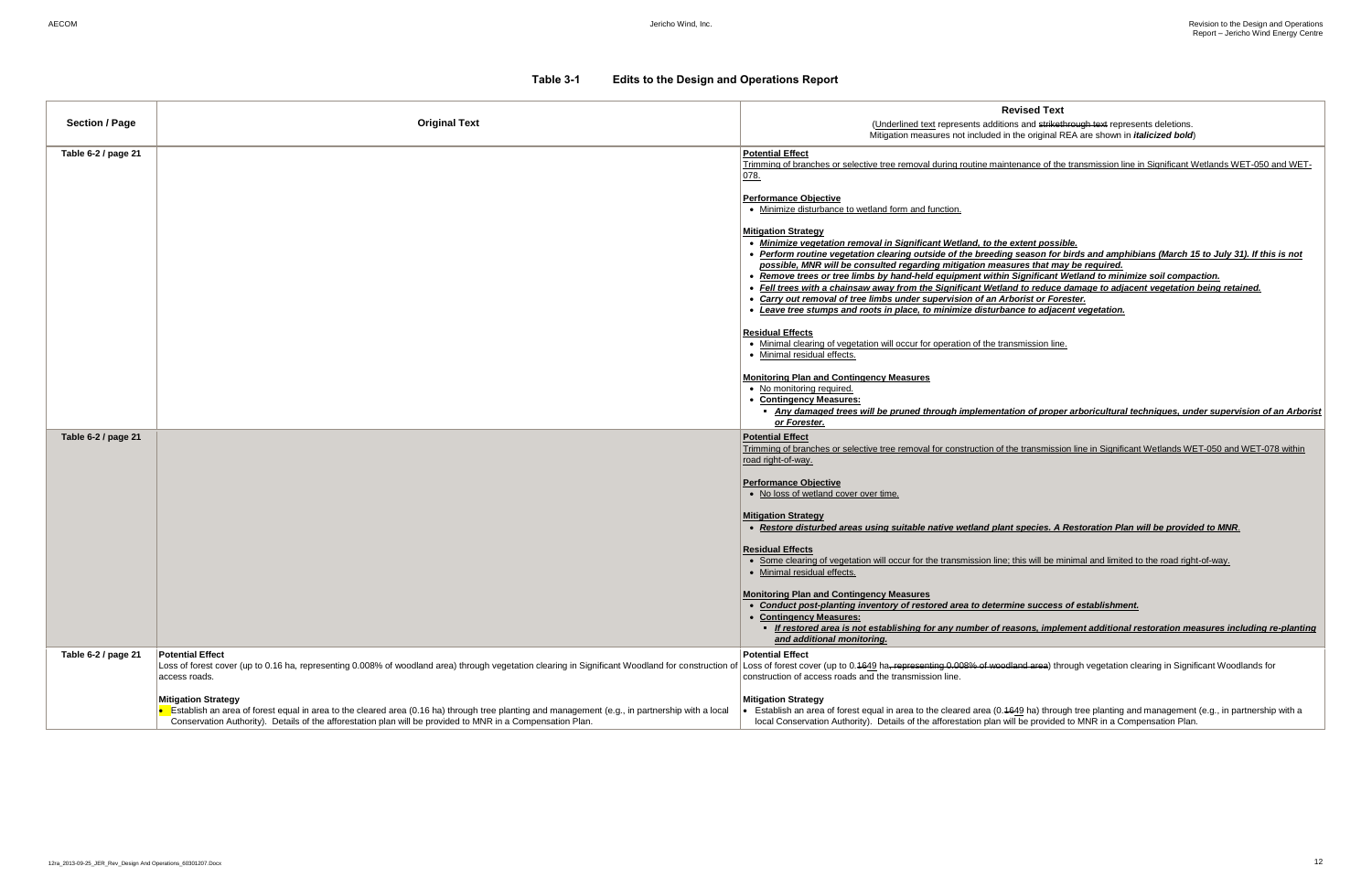## **Revised Text**

ins and strikethrough text represents deletions. If the original REA are shown in *italicized bold*)

migration due to proximity of Turbines 5 and 9 to Waterfowl Stopover and

staging habitats.

with MNR) if disturbance effects are detected through post-construction

Features WSST-31 and WSST-37 (if determined to be significant) by a

uffer, dependant on local site conditions and adjacent land use, is the Schedule Addendum to the Significant Wildlife Habitat Technical Guide (MNR, g the completion of pre-construction surveys, as described in the Natural  $\text{COM}, 2013$ ).

I Stopover and Staging Areas.

through application of mitigation measures. results of post-construction monitoring.

g (as described above).

A-147, BMA-051, BMA-090B, BMA-098, BMA-102B, BMA-120, BMA-145, I to be significant) according to protocol described for pre-construction survey delines for Wind Power Projects) including:

urtle wintering areas (30 km/hr) along access roads within 120 m of Significant

<u>f access roads.</u>

### *Incant Turtle Wintering Areas to prevent public access.*

application of mitigation measures. Itural fields on private property.

| <b>Section / Page</b>         | <b>Original Text</b>                                                                                                                                                                                                                                                                                                                                                                                                                                                                                                       | <b>Revis</b><br>(Underlined text represents additions at<br>Mitigation measures not included in the                                                                                                                                                                                                   |
|-------------------------------|----------------------------------------------------------------------------------------------------------------------------------------------------------------------------------------------------------------------------------------------------------------------------------------------------------------------------------------------------------------------------------------------------------------------------------------------------------------------------------------------------------------------------|-------------------------------------------------------------------------------------------------------------------------------------------------------------------------------------------------------------------------------------------------------------------------------------------------------|
| Table 6-2 / page 21           | <b>Potential Effect</b><br>Avoidance by Tundra Swans of stopover and staging habitat during migration due to proximity of Turbines 5 and 9 to Waterfowl Stopover and<br><b>Staging Areas.</b>                                                                                                                                                                                                                                                                                                                              | <b>Potential Effect</b><br>Avoidance by Tundra Swans of stopover and staging habitat during mig<br><b>Staging Areas.</b>                                                                                                                                                                              |
|                               | <b>Performance Objective</b><br>• Minimize disturbance or disruption to Tundra Swan stopover and staging habitats.                                                                                                                                                                                                                                                                                                                                                                                                         | <b>Performance Objective</b><br>• Minimize disturbance or disruption to Tundra Swan stopover and stagential                                                                                                                                                                                           |
|                               | <b>Mitigation Strategy</b><br>• Turbine 5 (305 m from WSST-31, or 5 m from 300 m+ buffer):<br>• Implement contingency mitigation measures (as per consultation with MNR) if disturbance effects are detected through post-construction<br>monitoring.                                                                                                                                                                                                                                                                      | <b>Mitigation Strategy</b><br>• Turbine 5 (305 m from WSST-31, or 5 m from 300 m+ buffer):<br>• Implement contingency mitigation measures (as per consultation with<br>monitoring.                                                                                                                    |
|                               | <b>Monitoring Plan and Contingency Measures</b><br>• Conduct 3 years of post-construction Tundra Swan monitoring at Features WSST-31 and WSST-37 (if determined to be significant) by a<br>qualified Biologist using the protocol described in the NHA, including:                                                                                                                                                                                                                                                         | <b>Monitoring Plan and Contingency Measures</b><br>• Conduct 3 years of post-construction Tundra Swan monitoring at Fea<br>qualified Biologist using the protocol described in the NHA, including:                                                                                                    |
| Table 6-2 Footer / page<br>21 | The area of the flooded field habitat plus a 100 m to 300 m radius buffer, dependant on local site conditions and adjacent land use, is the<br>Significant Wildlife Habitat as per the Draft Ecoregion 7E Criterion Schedule Addendum to the Significant Wildlife Habitat Technical Guide (MNR,<br>2012). Therefore, the buffer area may be reduced to 100 m following the completion of pre-construction surveys, as described in the Natural<br>Heritage Assessment and Environmental Impact Study Report (AECOM, 2013). | The area of the flooded field habitat plus a 100 m to 300 m radius buffer<br>Significant Wildlife Habitat as per the Draft Ecoregion 7E Criterion Sche<br>2012). Therefore, the buffer area may be reduced to 100 m following the<br>Heritage Assessment and Environmental Impact Study Report (AECOM |
| Table 6-2 / page 22           | <b>Potential Effect</b><br>Risk of Tundra Swan collisions with Turbines 5 and 9 near Waterfowl Stopover and Staging Areas.                                                                                                                                                                                                                                                                                                                                                                                                 | <b>Potential Effect</b><br>Risk of Tundra Swan collisions with Turbines 5 and 9 near Waterfowl St                                                                                                                                                                                                     |
|                               | <b>Residual Effects</b><br>• Risk of Tundra Swan collisions with Turbines 5 and 9 minimized through application of mitigation measures.<br>• Significance of residual effects will be determined based on the results of post-construction monitoring.                                                                                                                                                                                                                                                                     | <b>Residual Effects</b><br>Risk of Tundra Swan collisions with Turbines 5 and 9 minimized thro<br>• Significance of residual effects will be determined based on the resul                                                                                                                            |
|                               | <b>Monitoring Plan and Contingency Measures</b><br>• Include Turbines 5 and 9 in post-construction mortality monitoring (as described above).                                                                                                                                                                                                                                                                                                                                                                              | <b>Monitoring Plan and Contingency Measures</b><br>• Include Turbines 5 and 9 in post-construction mortality monitoring (as                                                                                                                                                                           |
| Table 6-2 / page 24           | <b>Monitoring Plan and Contingency Measures</b><br>• Conduct 3 years of post-construction monitoring for Feature BMA-147, BMA-051, BMA-090B, BMA-098, BMA-102B, BMA-120, BMA-145,<br>BMA-179, BMA-188, BMA-214, and BMA-297 (if determined to be significant) according to protocol described for pre-construction survey (as<br>described in July 2011 version of Bats and Bat Habitats: Guidelines for Wind Power Projects) including:                                                                                   | <b>Monitoring Plan and Contingency Measures</b><br>• Conduct 3 years of post-construction monitoring for Feature BMA-14<br>BMA-179, BMA-188, and BMA-214, and BMA-297 (if determined to b<br>(as described in July 2011 version of Bats and Bat Habitats: Guidelin                                    |
| Table 6-2 / page 24           | <b>Mitigation Strategy</b><br>• Maintain wildlife crossing signs and limit speed of vehicles near turtle wintering areas (30 km/hr).                                                                                                                                                                                                                                                                                                                                                                                       | <b>Mitigation Strategy</b><br>• Maintain wildlife crossing signs and limit speed of vehicles near turtle<br><b>Turtle Wintering Areas.</b>                                                                                                                                                            |
| Table 6-2 / page 25           |                                                                                                                                                                                                                                                                                                                                                                                                                                                                                                                            | <b>Potential Effect</b><br>Increased access for poaching in Turtle Wintering Areas as result of acc                                                                                                                                                                                                   |
|                               |                                                                                                                                                                                                                                                                                                                                                                                                                                                                                                                            | <b>Performance Objective</b><br>• Avoid increased access for poaching during operation.                                                                                                                                                                                                               |
|                               |                                                                                                                                                                                                                                                                                                                                                                                                                                                                                                                            | <b>Mitigation Strategy</b><br>Install a gate on access roads that are within 120 m of Significar                                                                                                                                                                                                      |
|                               |                                                                                                                                                                                                                                                                                                                                                                                                                                                                                                                            | <b>Residual Effects</b><br>Potential increased access for poaching minimized through the applic<br>Low likelihood of poaching as access roads are located in agricultura                                                                                                                              |
|                               |                                                                                                                                                                                                                                                                                                                                                                                                                                                                                                                            | <b>Monitoring Plan and Contingency Measures</b><br>• No monitoring or contingency measures required.                                                                                                                                                                                                  |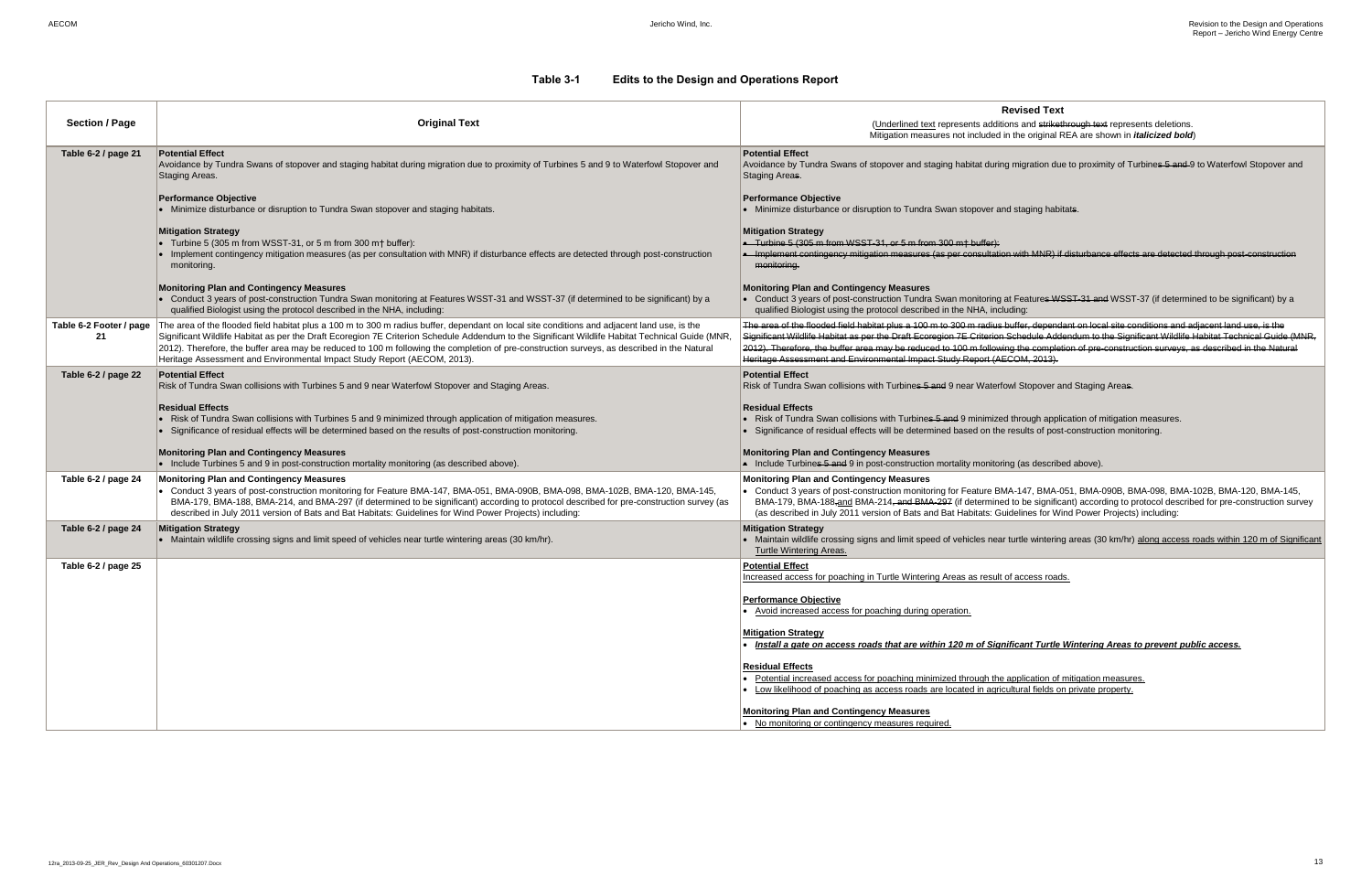## **Revised Text**

ons and strikethrough text represents deletions. in the original REA are shown in *italicized bold*)

### *Construct access roads that are within 120 m of Significant Turtle Wintering Areas designed using materials that are not suitable for*

nimized through application of mitigation measures. e of access roads.

roads near features RH-01, RH-03, and RH-04, and RH-05. 1-03, or RH-04, or RH-05) and road if hibernaculum determined to be large (>25

n 120 m of access roads (RH-01, RH-03<del>, and</del> RH-04, and RH-05 if determined ss any potential changes in snake populations or species composition using mined to be significant) by a qualified Biologist, including:

nd other areas resulting from access road operation near Turtle Nesting Habitat.

wer-wintering pond (30 km/hr).

volume of maintenance vehicles.

ess any potential effects to TNH-02 (if feature determined to be significant) by a h includes:

and angulated along with GPS coordinates of their location, individual visual records of their location.

n annual basis for the first 3 years of operation.

ne whether likely to have been caused by the Project. If so, corrective with MNR.

js and toads) and egg mass or adult surveys (salamanders) to assess any s distribution (if features determined to be significant) at features within 30 m of access road (AMD-12, AWO-22, AWO-16, AWE-01, AWE-02, AWE-03 and i the NHA, which includes:

cand toads) and egg mass or adult surveys (salamanders) to assess any s distribution (if features determined to be significant) at features greater than 30 , AWO-10, AWO-13, AWO-17, AWO-19<del>, AWO-20</del> and AWE-05) by a qualified

| <b>Section / Page</b> | <b>Original Text</b>                                                                                                                                                                                                                                                                                                                                                                                                                                                                                                                                                                                                                                                                                                                                                                                                                                                                                                                                                                                                                                                                                                                                                                                                                                                                                                                                                                                                                                                                                                                                                                                                                                                                                                                                                                                                | <b>Revise</b><br>(Underlined text represents additions an<br>Mitigation measures not included in the o                                                                                                                                                                                                                                                                                                                                                                                                                                                                                                                                                                                                                                                                                                                                                                                                                                                                                                                                                                                                |
|-----------------------|---------------------------------------------------------------------------------------------------------------------------------------------------------------------------------------------------------------------------------------------------------------------------------------------------------------------------------------------------------------------------------------------------------------------------------------------------------------------------------------------------------------------------------------------------------------------------------------------------------------------------------------------------------------------------------------------------------------------------------------------------------------------------------------------------------------------------------------------------------------------------------------------------------------------------------------------------------------------------------------------------------------------------------------------------------------------------------------------------------------------------------------------------------------------------------------------------------------------------------------------------------------------------------------------------------------------------------------------------------------------------------------------------------------------------------------------------------------------------------------------------------------------------------------------------------------------------------------------------------------------------------------------------------------------------------------------------------------------------------------------------------------------------------------------------------------------|-------------------------------------------------------------------------------------------------------------------------------------------------------------------------------------------------------------------------------------------------------------------------------------------------------------------------------------------------------------------------------------------------------------------------------------------------------------------------------------------------------------------------------------------------------------------------------------------------------------------------------------------------------------------------------------------------------------------------------------------------------------------------------------------------------------------------------------------------------------------------------------------------------------------------------------------------------------------------------------------------------------------------------------------------------------------------------------------------------|
| Table 6-2 / page 25   |                                                                                                                                                                                                                                                                                                                                                                                                                                                                                                                                                                                                                                                                                                                                                                                                                                                                                                                                                                                                                                                                                                                                                                                                                                                                                                                                                                                                                                                                                                                                                                                                                                                                                                                                                                                                                     | <b>Potential Effect</b><br>Possible mortality to turtles nesting on side of access roads.<br><b>Performance Objective</b><br>• Prevent mortality of nesting turtles during operation.<br><b>Mitigation Strategy</b><br>Construct access roads that are within 120 m of Significant Turtl<br>turtle nesting.<br><b>Residual Effects</b><br>Possible mortality to nesting turtles on side of access roads minimized<br>• Low likelihood of mortality due to lack of suitable habitat on side of ac<br><b>Monitoring Plan and Contingency Measures</b><br>• No monitoring or contingency measures required.                                                                                                                                                                                                                                                                                                                                                                                                                                                                                              |
| Table 6-2 / page 25   | <b>Mitigation Strategy</b><br>• Advise operations staff to take extra care while driving access roads near features RH-01, RH-03, and RH-04.<br>• Erect long term drift fence between edge of habitat (RH-01, RH-03, or RH-04) and road if hibernaculum determined to be large (>25 snakes).<br><b>Monitoring Plan and Contingency Measures</b><br>• Conduct reptile hibernacula surveys at reptile hibernacula within 120 m of access roads (RH-01, RH-03, and RH-04 if determined to be<br>significant) annually for 2 years post-construction to assess any potential changes in snake populations or species composition using protocol<br>described for pre-construction survey (if features determined to be significant) by a qualified Biologist, including:                                                                                                                                                                                                                                                                                                                                                                                                                                                                                                                                                                                                                                                                                                                                                                                                                                                                                                                                                                                                                                                | <b>Mitigation Strategy</b><br>$\bullet$ Advise operations staff to take extra care while driving access roads r<br>Erect long term drift fence between edge of habitat (RH-01, RH-03, or<br>snakes).<br><b>Monitoring Plan and Contingency Measures</b><br>Conduct reptile hibernacula surveys at reptile hibernacula within 120 r<br>to be significant) annually for 2 years post-construction to assess any<br>protocol described for pre-construction survey (if features determined                                                                                                                                                                                                                                                                                                                                                                                                                                                                                                                                                                                                               |
| Table 6-2 / page 26   | <b>Potential Effect</b><br>Risk of road mortality to turtles moving between nesting habitats and other areas resulting from access road operation near Turtle Nesting Habitat. Risk of road mortality to turtles moving between nesting habitats and othe<br><b>Performance Objective</b><br>• Minimize turtle mortality along access roads.<br><b>Mitigation Strategy</b><br>• Maintain wildlife crossing signs and limit speed of vehicles near over-wintering pond (30 km/hr).<br><b>Residual Effects</b><br>• Risk of turtle road mortality reduced through mitigation measures.<br>• Low likelihood of occurring and limited magnitude due to limited volume of maintenance vehicles.<br><b>Monitoring Plan and Contingency Measures</b><br>Conduct 3 years post-construction turtle nesting surveys to assess any potential effects to TNH-02 (if feature determined to be significant) by a e- Conduct 3 years post-construction turtle nesting surveys to assess an<br>qualified Biologist using the protocol described in the NHA, which includes:<br>• Conduct surveys on three occasions between late May and late June;<br>• Conduct area search of nesting habitat for a minimum of 20 minutes;<br>• Any observed turtles or predated eggs will be identified and recorded along with GPS coordinates of their location, individual visual<br>characteristics, and all necessary data to identify turtle species.<br>Report the findings of post-construction monitoring to MNR on an annual basis for the first 3 years of operation.<br><b>Contingency Measures:</b><br>• If significant declines or disappearance of species is detected, determine whether likely to have been caused by the Project. If so, corrective<br>measures will be taken, to be determined through consultation with MNR. | <b>Potential Effect</b><br><b>Performance Objective</b><br>• Minimize turtle mortality along access roads.<br><b>Mitigation Strategy</b><br>• Maintain wildlife crossing signs and limit speed of vehicles near over-<br><b>Residual Effects</b><br>• Risk of turtle road mortality reduced through mitigation measures.<br>• Low likelihood of occurring and limited magnitude due to limited volun<br><b>Monitoring Plan and Contingency Measures</b><br>qualified Biologist using the protocol described in the NHA, which incle<br>• Conduct surveys on three occasions between late May and late June;<br>• Conduct area search of nesting habitat for a minimum of 20 minutes;<br>• Any observed turtles or predated eggs will be identified and recorded<br>characteristics, and all necessary data to identify turtle species.<br>• Report the findings of post-construction monitoring to MNR on an ann<br><b>Contingency Measures:</b><br>• If significant declines or disappearance of species is detected, determ<br>measures will be taken, to be determined through consultation with M |
| Table 6-2 / page 27   | <b>Monitoring Plan and Contingency Measures</b><br>• Conduct 3 years post-construction amphibian call surveys (frogs and toads) and egg mass or adult surveys (salamanders) to assess any<br>potential changes in amphibian breeding populations or species distribution (if features determined to be significant) at features within 30 m of<br>an access road (AWO-01, AWO-03, AWO-05, AWO-06, AWO-11, AWO-12, AWO-16, AWE-01, AWE-02, AWE-03 and AWE-04) by a qualified<br>Biologist using the protocol described in the NHA, which includes:<br>Conduct 1 year post-construction amphibian call surveys (frogs and toads) and egg mass or adult surveys (salamanders) to assess any<br>potential changes in amphibian breeding populations or species distribution (if features determined to be significant) at features greater than 30<br>m from an access road (AWO-02, AWO-04, AWO-08, AWO-09, AWO-10, AWO-13, AWO-17, AWO-19, AWO-20 and AWE-05) by a qualified<br>Biologist, using the protocol described above.                                                                                                                                                                                                                                                                                                                                                                                                                                                                                                                                                                                                                                                                                                                                                                                        | <b>Monitoring Plan and Contingency Measures</b><br>$\bullet$ Conduct 3 years post-construction amphibian call surveys (frogs and<br>potential changes in amphibian breeding populations or species distril<br>an access road (AWO-01, AWO-03, AWO-04, AWO-05, AWO-06, AW<br>AWE-04) by a qualified Biologist using the protocol described in the N<br>• Conduct 1 year post-construction amphibian call surveys (frogs and to<br>potential changes in amphibian breeding populations or species distril<br>m from an access road (AWO-02, AWO-04, AWO-08, AWO-09, AWO<br>Biologist, using the protocol described above.                                                                                                                                                                                                                                                                                                                                                                                                                                                                               |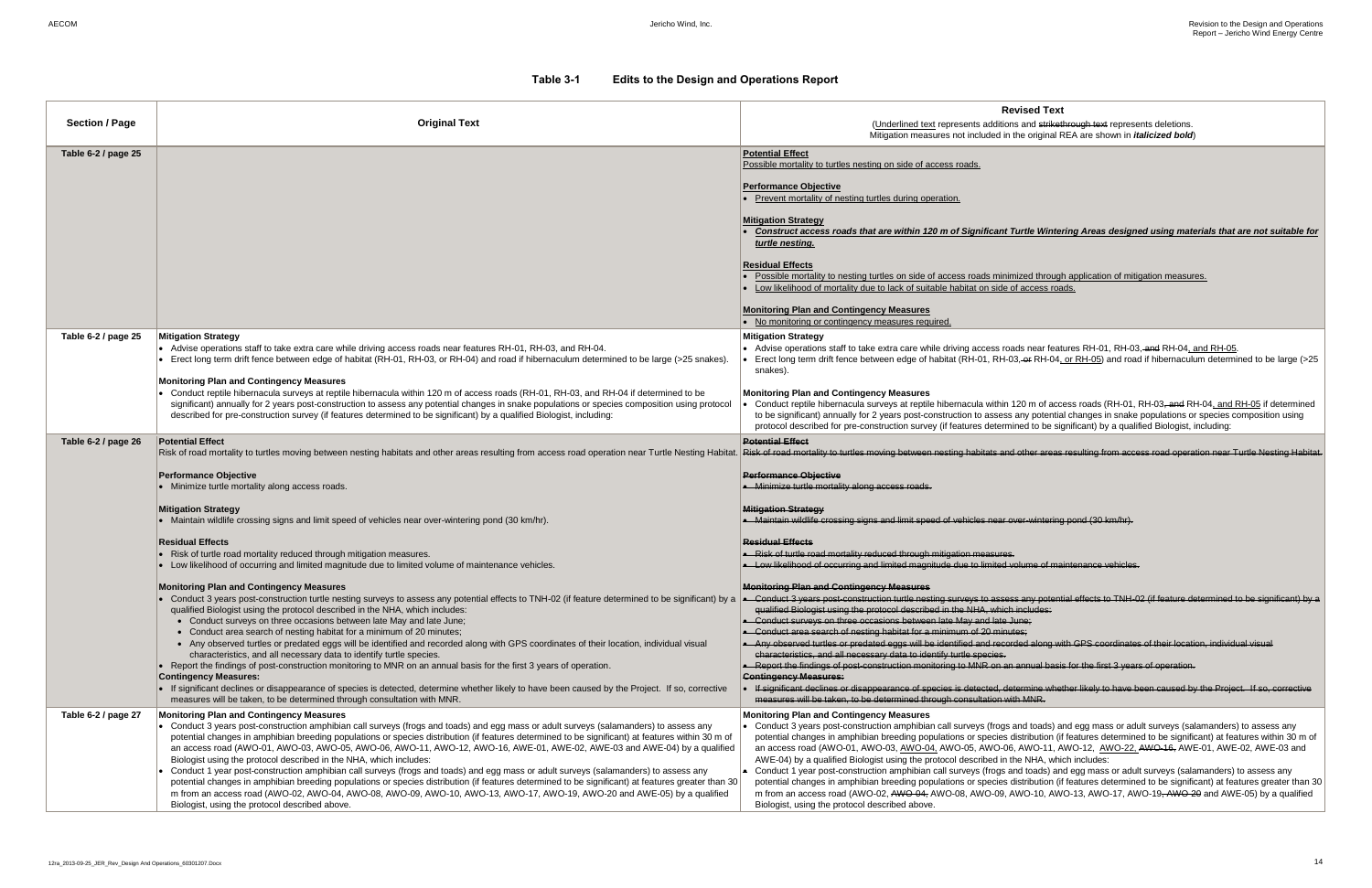| <b>Section / Page</b>   | <b>Original Text</b>                                                                                                                                                                                                                                                                                                                                                                                                                                                                                                                                                                                                                                                                                                                                                                |                |                                                                           |                  |                                                                      |                                                                                                                                                                                                                                                                                                                                                                                                                                                                                                                 | <b>Revised Text</b><br>(Underlined text represents additions and strikethrough text represents deletions.<br>Mitigation measures not included in the original REA are shown in <i>italicized bold</i> ) |                                                                                           |                  |                                                                      |
|-------------------------|-------------------------------------------------------------------------------------------------------------------------------------------------------------------------------------------------------------------------------------------------------------------------------------------------------------------------------------------------------------------------------------------------------------------------------------------------------------------------------------------------------------------------------------------------------------------------------------------------------------------------------------------------------------------------------------------------------------------------------------------------------------------------------------|----------------|---------------------------------------------------------------------------|------------------|----------------------------------------------------------------------|-----------------------------------------------------------------------------------------------------------------------------------------------------------------------------------------------------------------------------------------------------------------------------------------------------------------------------------------------------------------------------------------------------------------------------------------------------------------------------------------------------------------|---------------------------------------------------------------------------------------------------------------------------------------------------------------------------------------------------------|-------------------------------------------------------------------------------------------|------------------|----------------------------------------------------------------------|
| Table 6-2 / page 28     | <b>Monitoring Plan and Contingency Measures</b><br>• Conduct 3 years post-construction amphibian call surveys (frogs and toads) and egg mass or adult surveys (salamanders) to assess any<br>potential changes in amphibian breeding populations or species distribution (if features determined to be significant) at features potentially<br>affected by construction dewatering (AWO-01, AWO-08, AWO-13, AWO-16, AWO-17 and AMC-01) by a qualified Biologist, using the protocol<br>described above.                                                                                                                                                                                                                                                                             |                |                                                                           |                  |                                                                      | <b>Monitoring Plan and Contingency Measures</b><br>• Conduct 3 years post-construction amphibian call surveys (frogs and toads) and egg mass or adult surveys (salamanders) to assess any<br>potential changes in amphibian breeding populations or species distribution (if features determined to be significant) at features potentially<br>affected by construction dewatering (AWO-01, AWO-08, AWO-13, AWO-16, AWO-17, AWO-20 and AMC-01) by a qualified Biologist, using<br>the protocol described above. |                                                                                                                                                                                                         |                                                                                           |                  |                                                                      |
|                         | Section 6.3.1 / page 29   Following the Records Review and Site Investigation, 116 water bodies were identified.<br>Following the Records Review and Site Investigation, 416-119 water bodies were identified.<br>Based on a sensitivity ranking conducted by AECOM, 9 water bodies were classified as high sensitivity (i.e., not very resilient to environmental<br>Based on a sensitivity ranking conducted by AECOM, 9 water bodies were classified as high sensitivity (i.e., not very resilient to environmental<br>change); 71 water bodies were classified as moderate sensitivity; and 36 water bodies were classified as low sensitivity.<br>change); 74 74 water bodies were classified as moderate sensitivity; and 36 water bodies were classified as low sensitivity. |                |                                                                           |                  |                                                                      |                                                                                                                                                                                                                                                                                                                                                                                                                                                                                                                 |                                                                                                                                                                                                         |                                                                                           |                  |                                                                      |
| Section 6.6.1 / page 34 | A Parcel Boundary Setback Reduction Analysis (IBI Group, 2012), provided in Appendix D, identifies 39 locations where turbines are sited within<br>80 m of neighbouring property lines.                                                                                                                                                                                                                                                                                                                                                                                                                                                                                                                                                                                             |                |                                                                           |                  |                                                                      | A Parcel Boundary Setback Reduction Analysis (IBI Group, 2012), provided in Appendix D, identifies 39 43 locations where turbines are sited<br>within 80 m of neighbouring property lines.                                                                                                                                                                                                                                                                                                                      |                                                                                                                                                                                                         |                                                                                           |                  |                                                                      |
| Table 6-6 / page 35     | <b>Potential Effect</b><br><b>Potential Effect</b><br>Damage to crops or trees due to turbine malfunction or failure associated with 39 turbines located within 80 m of neighbouring property lines<br>Damage to crops or trees due to turbine malfunction or failure associated with 39 turbines located 43 locations where turbines are sited within 80<br>m of neighbouring property lines                                                                                                                                                                                                                                                                                                                                                                                       |                |                                                                           |                  |                                                                      |                                                                                                                                                                                                                                                                                                                                                                                                                                                                                                                 |                                                                                                                                                                                                         |                                                                                           |                  |                                                                      |
| Table 6-7 / page 35     |                                                                                                                                                                                                                                                                                                                                                                                                                                                                                                                                                                                                                                                                                                                                                                                     | Area<br>(ha)   | <b>Licence Class</b>                                                      | <b>Status</b>    | <b>Distance to Project Infrastructure</b><br><b>Disturbance Area</b> |                                                                                                                                                                                                                                                                                                                                                                                                                                                                                                                 | Area<br>(ha)                                                                                                                                                                                            | <b>Licence Class</b>                                                                      | <b>Status</b>    | <b>Distance to Project Infrastructure</b><br><b>Disturbance Area</b> |
|                         |                                                                                                                                                                                                                                                                                                                                                                                                                                                                                                                                                                                                                                                                                                                                                                                     | 58.96<br>15.80 | Class A Licence > 20000 Tonnes<br>$ $ Class B Licence $\leq$ 20000 Tonnes | Active<br>Active | 44 m<br>21 <sub>m</sub>                                              |                                                                                                                                                                                                                                                                                                                                                                                                                                                                                                                 | 58.96<br>15.80 1.55                                                                                                                                                                                     | Class A Licence > 20000 Tonnes<br>Class B Licence <= 20000 Tonnes                         | Active<br>Active | 44 m 170 m<br>21 m                                                   |
| Section 6.7.4 / page 36 | According to CanACRE's Petroleum Facility Location Report (2012), however, seven abandoned wells are located within 75 m of Project<br>According to CanACRE's Petroleum Facility Location Report (2012), however, seven five abandoned wells are located within 75 m of Project<br>infrastructure, as shown in Table 6-8 below.<br>infrastructure. as shown in Table 6-8 below.                                                                                                                                                                                                                                                                                                                                                                                                     |                |                                                                           |                  |                                                                      |                                                                                                                                                                                                                                                                                                                                                                                                                                                                                                                 |                                                                                                                                                                                                         |                                                                                           |                  |                                                                      |
| Table 6-8 / page 36     |                                                                                                                                                                                                                                                                                                                                                                                                                                                                                                                                                                                                                                                                                                                                                                                     | <b>Well ID</b> | Project Infrastructure within 75 m                                        |                  | <b>Distance to Project Infrastructure</b>                            |                                                                                                                                                                                                                                                                                                                                                                                                                                                                                                                 | <b>Well ID</b>                                                                                                                                                                                          | Project Infrastructure within 75 m                                                        |                  | <b>Distance to Project Infrastructure</b>                            |
|                         |                                                                                                                                                                                                                                                                                                                                                                                                                                                                                                                                                                                                                                                                                                                                                                                     | W1             | T7 access road                                                            |                  | 58 m                                                                 |                                                                                                                                                                                                                                                                                                                                                                                                                                                                                                                 | W <sub>1</sub>                                                                                                                                                                                          | T7 access road                                                                            |                  | 58 <sub>m</sub>                                                      |
|                         |                                                                                                                                                                                                                                                                                                                                                                                                                                                                                                                                                                                                                                                                                                                                                                                     | W <sub>2</sub> | Collection line between T31 and T8                                        |                  | 52 <sub>m</sub>                                                      |                                                                                                                                                                                                                                                                                                                                                                                                                                                                                                                 | W <sub>2</sub>                                                                                                                                                                                          | Collection line between T31 T27 and T8                                                    |                  | 52 m 46 m                                                            |
|                         |                                                                                                                                                                                                                                                                                                                                                                                                                                                                                                                                                                                                                                                                                                                                                                                     | W <sub>7</sub> | Transmission line                                                         |                  | 47 m                                                                 |                                                                                                                                                                                                                                                                                                                                                                                                                                                                                                                 | <b>W7</b>                                                                                                                                                                                               | Transmission line                                                                         |                  | 47 m 40 m                                                            |
|                         |                                                                                                                                                                                                                                                                                                                                                                                                                                                                                                                                                                                                                                                                                                                                                                                     | <b>W10</b>     | T47 and associated access road and collection line                        |                  | 18 <sub>m</sub>                                                      |                                                                                                                                                                                                                                                                                                                                                                                                                                                                                                                 | <b>W10</b>                                                                                                                                                                                              | T47 and associated access road and collection line                                        |                  | 18 <sub>m</sub>                                                      |
|                         |                                                                                                                                                                                                                                                                                                                                                                                                                                                                                                                                                                                                                                                                                                                                                                                     | <b>W11</b>     | T71 and associated access road and collection line                        |                  | 37 <sub>m</sub>                                                      |                                                                                                                                                                                                                                                                                                                                                                                                                                                                                                                 | <b>W11</b>                                                                                                                                                                                              | T71 and associated access road and collection line                                        |                  | 37 <sub>m</sub>                                                      |
|                         |                                                                                                                                                                                                                                                                                                                                                                                                                                                                                                                                                                                                                                                                                                                                                                                     | <b>W14</b>     | T76 access road and collection line to T75 and T76                        |                  | 1 <sub>m</sub>                                                       |                                                                                                                                                                                                                                                                                                                                                                                                                                                                                                                 | W <sub>14</sub><br><b>W15</b>                                                                                                                                                                           | T76 access road and collection line to T75 and T76<br>T94 access road and collection line |                  | $+m$<br>43 <sub>m</sub>                                              |
|                         | <b>W15</b><br>43 m<br>T94 access road and collection line                                                                                                                                                                                                                                                                                                                                                                                                                                                                                                                                                                                                                                                                                                                           |                |                                                                           |                  |                                                                      |                                                                                                                                                                                                                                                                                                                                                                                                                                                                                                                 |                                                                                                                                                                                                         |                                                                                           |                  |                                                                      |